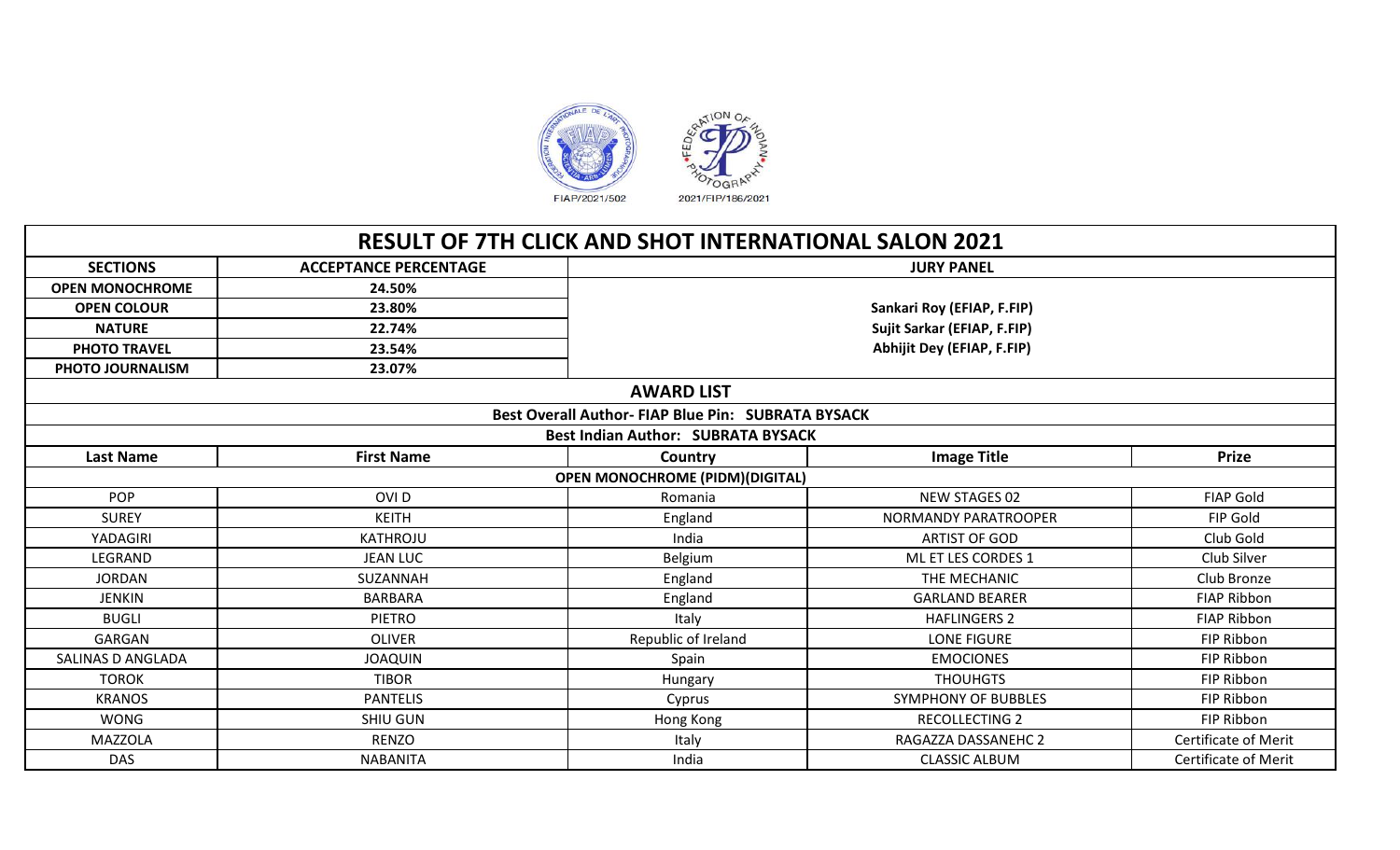| <b>KAPOOR</b>      | <b>CHETAN</b>       | India                              | WANA FLY LIKE CLOUDS             | <b>Certificate of Merit</b> |
|--------------------|---------------------|------------------------------------|----------------------------------|-----------------------------|
|                    |                     | <b>OPEN COLOUR (PIDC)(DIGITAL)</b> |                                  |                             |
| <b>JENKIN</b>      | <b>BARBARA</b>      | England                            | <b>GODDESSES OF THE BLIZZARD</b> | <b>FIAP Gold</b>            |
| <b>DAS</b>         | <b>NABANITA</b>     | India                              | <b>OLD MEMORIES</b>              | FIP Gold                    |
| STUPPAZZONI        | PAOLO               | Italy                              | IL BACIO AL TEMPO DEL COVID      | Club Gold                   |
| CHATTOPADHYA       | SAIKAT              | India                              | <b>COLSE TO MY EYES</b>          | Club Silver                 |
| <b>DELL IRA</b>    | LAURA               | Italy                              | <b>TRENO A VAPORE-</b>           | Club Bronze                 |
| <b>KRANOS</b>      | <b>PANTELIS</b>     | Cyprus                             | HER RELAXING TIME                | FIAP Ribbon                 |
| <b>SARKAR</b>      | PRANAB              | India                              | <b>LEISURE TIME</b>              | <b>FIAP Ribbon</b>          |
| <b>JANA</b>        | <b>DIPANKAR</b>     | India                              | <b>ANGELIC IVLINA</b>            | FIP Ribbon                  |
| <b>MEAD</b>        | <b>BARRY</b>        | England                            | <b>CARDS</b>                     | FIP Ribbon                  |
| <b>WONG</b>        | SHIU GUN            | Hong Kong                          | <b>AVA</b>                       | FIP Ribbon                  |
| VAJAIANU           | ALEXANDRE           | France                             | PEINTURE                         | FIP Ribbon                  |
| <b>TRAN</b>        | <b>SA KIM</b>       | <b>USA</b>                         | LESSON UNDER A TREE SHADOW 5497  | FIP Ribbon                  |
| <b>PODNAR</b>      | <b>JANEZ</b>        | Slovenia                           | LIVE OF NIGHT                    | Certificate of Merit        |
| <b>GHOSH</b>       | <b>SOUMEN KUMAR</b> | India                              | <b>HIDE AND SEEK</b>             | <b>Certificate of Merit</b> |
| <b>PEARS</b>       | <b>MARY</b>         | England                            | <b>COVER GIRL</b>                | Certificate of Merit        |
|                    |                     | <b>NATURE (ND)(DIGITAL)</b>        |                                  |                             |
| <b>PALETTI</b>     | <b>SILVESTRO</b>    | Italy                              | THE FAMILY 8                     | <b>FIAP Gold</b>            |
| <b>CHAKRABORTY</b> | <b>GAUTAM</b>       | India                              | <b>ECSTACY</b>                   | FIP Gold                    |
| <b>SMITH</b>       | <b>GEOFF</b>        | England                            | PAIRED RED FOOTED FALCONS        | Club Gold                   |
| <b>DEVINE</b>      | <b>BOB</b>          | England                            | CHEETAH AND CUB WITH FAWN        | Club Silver                 |
| <b>DOMS</b>        | LUC                 | Belgium                            | <b>COLIDA</b>                    | Club Bronze                 |
| <b>NGO</b>         | HAI                 | <b>USA</b>                         | HUGE AND FRESH LUNCH FOR OSPREY  | FIAP Ribbon                 |
| <b>GHOSH</b>       | <b>SOUMEN KUMAR</b> | India                              | <b>GENTLE JAWS</b>               | <b>FIAP Ribbon</b>          |
| DI PANFILO         | <b>VINCENZO</b>     | Italy                              | SWAROVSKI                        | FIP Ribbon                  |
| <b>KORLAPATI</b>   | SARASWATIRAO        | India                              | SPOT BILLED PELICAN TOSSED FISH  | FIP Ribbon                  |
| C <sub>R</sub>     | SATHYANARAYANA      | India                              | CHEETAH TRIPPING GAZELLE         | FIP Ribbon                  |
| SARKAR             | SAMIR               | India                              | WALRUS 1                         | FIP Ribbon                  |
| <b>DAS</b>         | SHARMALI            | India                              | <b>GROUND HORNBIL</b>            | FIP Ribbon                  |
| <b>BOZNAR</b>      | EMIL                | Slovenia                           | FROZEN IN TIME                   | Certificate of Merit        |
| <b>POGGIONI</b>    | ANGELA              | <b>USA</b>                         | RED FOX TALE OF SURVIVAL         | <b>Certificate of Merit</b> |
| <b>BYSACK</b>      | <b>SUBRATA</b>      | India                              | FROG INSIDE FLYING IBIS          | <b>Certificate of Merit</b> |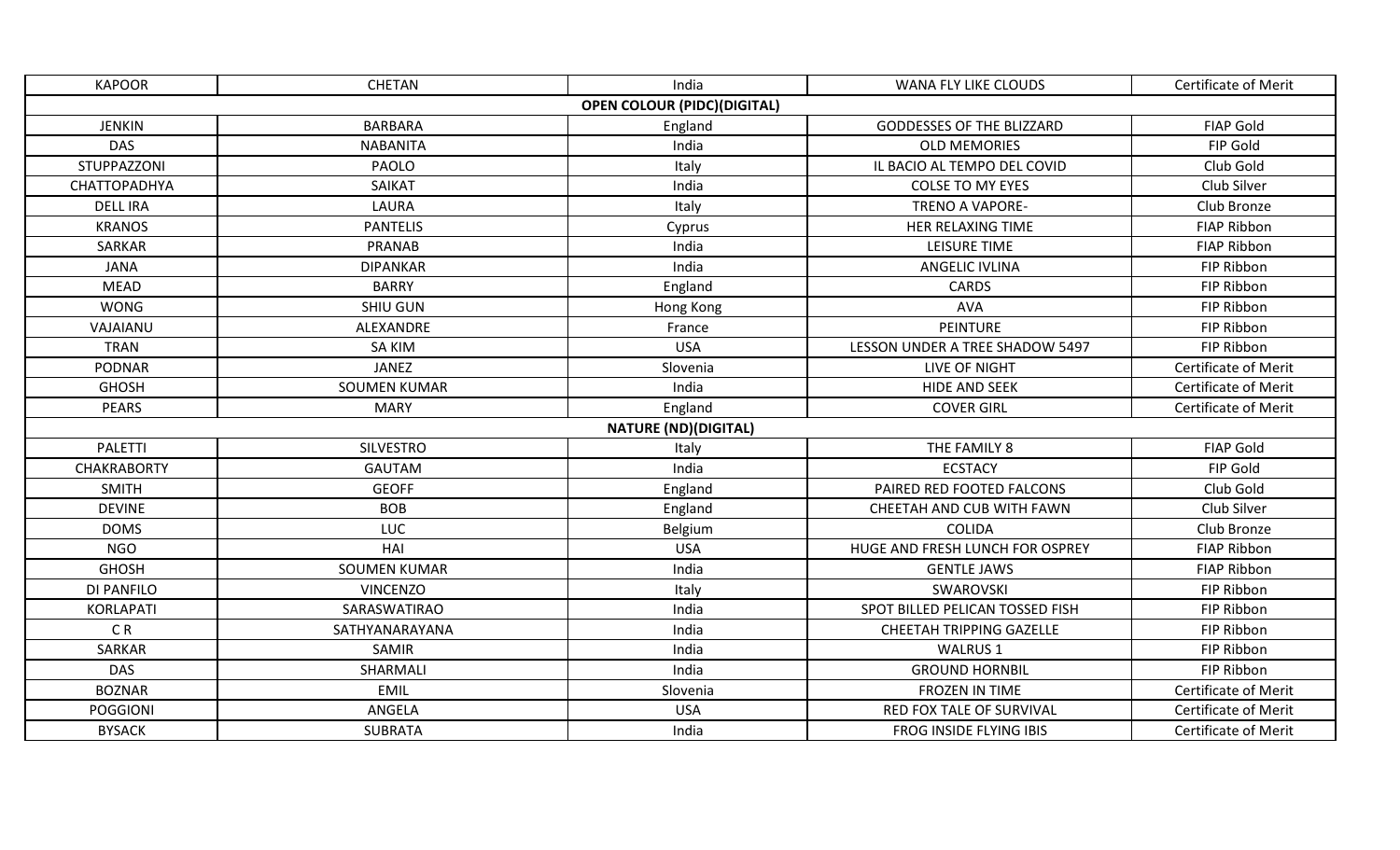|                    |                         | PHOTO TRAVEL (PTD)(DIGITAL)    |                                |                             |
|--------------------|-------------------------|--------------------------------|--------------------------------|-----------------------------|
| <b>BABU</b>        | <b>VIKAS</b>            | India                          | <b>PROCESSION</b>              | <b>FIAP Gold</b>            |
| <b>DATTA</b>       | <b>DWIPARNA KUMAR</b>   | India                          | FESTIVAL 14                    | FIP Gold                    |
| <b>MEINTJES</b>    | <b>HEATHER</b>          | South Africa                   | <b>CRUISE FUN</b>              | Club Gold                   |
| <b>SMITH</b>       | <b>GEOFF</b>            | England                        | <b>HAMOYA</b>                  | Club Silver                 |
| <b>DEY</b>         | <b>MAINAK</b>           | India                          | MACHUPICHU                     | Club Bronze                 |
| <b>ZHAO</b>        | $\Box$                  | China                          | <b>GEYSIR SUNSET</b>           | <b>FIAP Ribbon</b>          |
| WU                 | SHIZHEN                 | Australia                      | <b>SYDNEY HARBOUR1</b>         | <b>FIAP Ribbon</b>          |
| <b>DAS</b>         | SHARMALI                | India                          | CHHAT AT TAJ 3372              | FIP Ribbon                  |
| <b>DEY</b>         | <b>TARAKNATH</b>        | India                          | DEVOTEE OF GOLDEN TEMPLE       | FIP Ribbon                  |
| <b>WONG</b>        | <b>NGAR SHUN VICTOR</b> | Hong Kong                      | <b>FISHERMANS CABIN 4</b>      | FIP Ribbon                  |
| AL-KHALIFA         | <b>HANAN HASSAN</b>     | <b>Bahrain</b>                 | <b>PIGEONS</b>                 | FIP Ribbon                  |
| <b>BAGCHI</b>      | <b>BISWATOSH</b>        | India                          | <b>LEANING TOWER OF PISA 2</b> | FIP Ribbon                  |
| YADAGIRI           | <b>KATHROJU</b>         | India                          | <b>TOWARDS NIMANJANAM</b>      | Certificate of Merit        |
| <b>HUILGOL</b>     | <b>AJIT</b>             | India                          | ELEPHANTS AND MT KILIMANJARO   | <b>Certificate of Merit</b> |
| SARKAR             | SAMIR                   | India                          | AMAZING MACHUPICCHU            | <b>Certificate of Merit</b> |
|                    |                         | PHOTO JOURNALISM(PJD)(DIGITAL) |                                |                             |
| <b>STUPPAZZONI</b> | PAOLO                   | Italy                          | <b>SENZA LIMITI</b>            | <b>FIAP Gold</b>            |
| <b>BYSACK</b>      | <b>SUBRATA</b>          | India                          | FIRE OF DISASTER               | FIP Gold                    |
| <b>BAG</b>         | <b>BISWANATH</b>        | India                          | <b>RESCUE 2</b>                | Club Gold                   |
| <b>BABU</b>        | <b>VIKAS</b>            | India                          | <b>LAST WARNING</b>            | Club Silver                 |
| <b>KEEL</b>        | <b>DAVID</b>            | England                        | <b>CARRIAGE ACCIDENT</b>       | Club Bronze                 |
| <b>PALETTI</b>     | <b>SILVESTRO</b>        | Italy                          | RUGBY 25                       | <b>FIAP Ribbon</b>          |
| <b>TOMELLERI</b>   | <b>GIUSEPPE</b>         | Italy                          | THE BIG TIDE NR 27             | <b>FIAP Ribbon</b>          |
| <b>MAZUMDER</b>    | <b>RUBY</b>             | India                          | <b>CHHAT</b>                   | FIP Ribbon                  |
| <b>KUNDU</b>       | <b>BISWAPRIYO</b>       | India                          | PULLING THE TREE DOWN          | FIP Ribbon                  |
| SARKAR             | <b>SAMIR</b>            | India                          | <b>WALKING ON FIRE</b>         | FIP Ribbon                  |
| AMARAPURA          | <b>BOTAW</b>            | Myanmar                        | <b>STRIKE</b>                  | FIP Ribbon                  |
| <b>CHOUHAN</b>     | SHRIRAM                 | India                          | <b>BANDOOK KE SAYE ME</b>      | FIP Ribbon                  |
| <b>KAPOOR</b>      | <b>CHETAN</b>           | India                          | DESHERA 2021                   | Certificate of Merit        |
| <b>DATTA</b>       | <b>SAMIR KUMAR</b>      | India                          | <b>TRADITIONAL HARMONY</b>     | <b>Certificate of Merit</b> |
| <b>AUNG</b>        | HTOO THU                | Myanmar                        | <b>SPRING REVOLUTION</b>       | <b>Certificate of Merit</b> |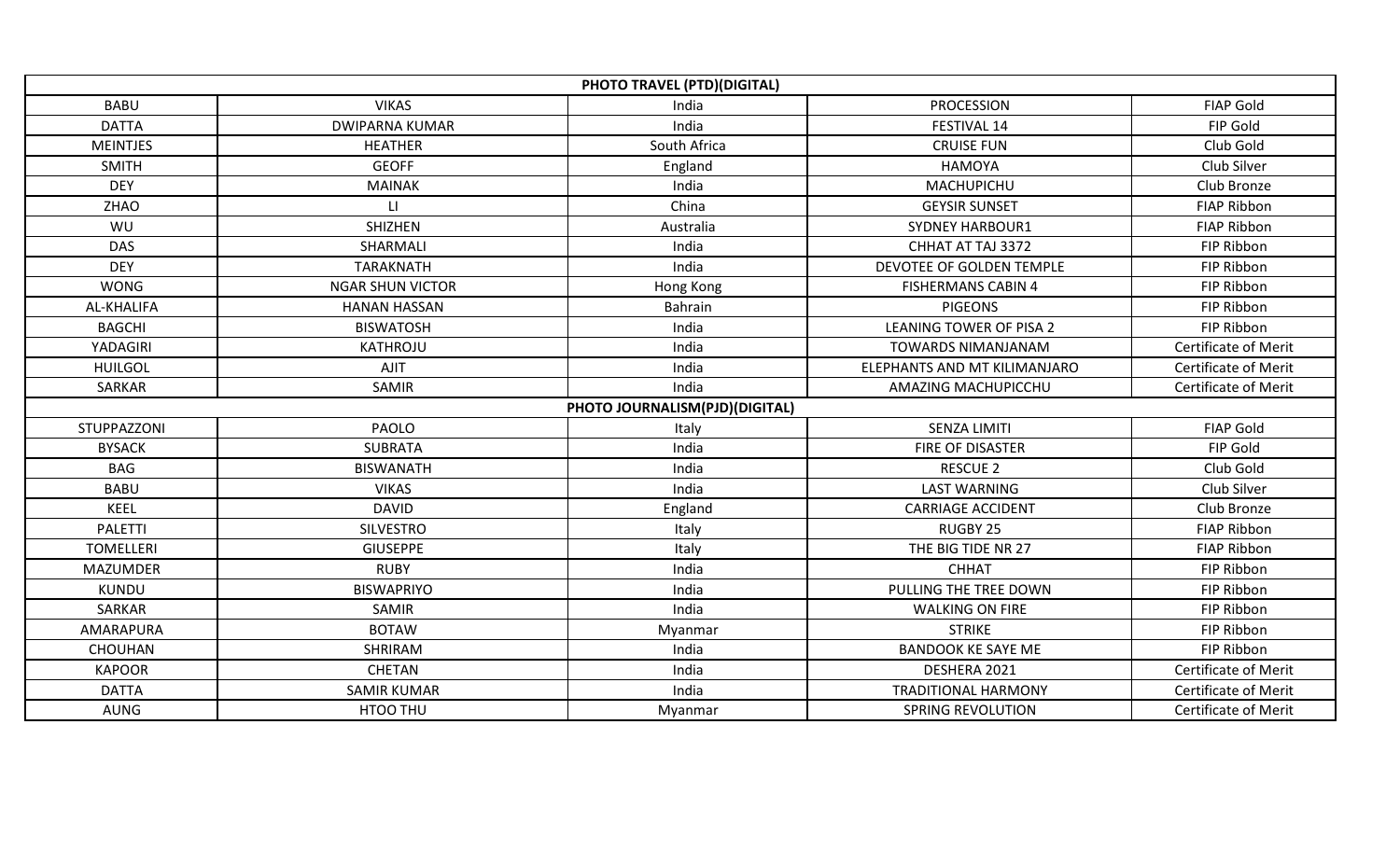| <b>Image Title</b><br><b>First Name</b><br><b>Section Name</b><br><b>Salutation</b><br><b>Last Name</b><br><b>Prize</b><br>Country<br>SHIZHEN<br>Australia<br>Mrs.<br>WU<br>CHALLENGER<br><b>OPEN COLOUR (PIDC)</b><br>A<br>Mrs.<br>WU<br>SHIZHEN<br><b>FOREVER</b><br><b>OPEN COLOUR (PIDC)</b><br>Australia<br>A<br>WU<br><b>SHIZHEN</b><br><b>INSIST ON</b><br><b>OPEN COLOUR (PIDC)</b><br>Mrs.<br>Australia<br>A<br>WU<br>SHIZHEN<br><b>OPEN COLOUR (PIDC)</b><br>Australia<br>Mrs.<br>STRIVE TO MOVE ON<br>A<br>SHIZHEN<br>Mrs.<br>WU<br><b>BATH TOWEL</b><br>Australia<br>A<br>OPEN MONOCHROME (PIDM)<br>SHIZHEN<br><b>TOWARDS THE FRONT</b><br>Australia<br>Mrs.<br>WU<br>A<br><b>OPEN MONOCHROME (PIDM)</b><br>WU<br>SHIZHEN<br>Australia<br>Mrs.<br><b>HERO</b><br>A<br>PHOTO JOURNALISM(PJD)<br>WU<br><b>SHIZHEN</b><br><b>SYDNEY HARBOUR1</b><br><b>FIAP Ribbon</b><br>PHOTO TRAVEL (PTD)<br>Australia<br>Mrs.<br>SMALLEGANGE<br>Ms.<br>ANN<br>SWALK<br>PHOTO JOURNALISM(PJD)<br>Australia<br>Α<br><b>NORBERT</b><br>POWER<br>Austria<br>Mr.<br>HOFMUELLER<br>A<br>OPEN COLOUR (PIDC)<br>Mr.<br><b>VOLL INS AUGE</b><br><b>HOFMUELLER</b><br><b>NORBERT</b><br><b>OPEN COLOUR (PIDC)</b><br>Austria<br>Α<br>Mr.<br><b>HOFMUELLER</b><br><b>NORBERT</b><br><b>SCHIEDERWEIHER</b><br>A<br>PHOTO TRAVEL (PTD)<br>Austria<br><b>HANAN HASSAN</b><br><b>Bahrain</b><br>Ms.<br>AL-KHALIFA<br>CATCH <sub>2</sub><br>A<br>NATURE (ND)<br>Ms.<br><b>AL-KHALIFA</b><br>FINISH 44<br>NATURE (ND)<br><b>HANAN HASSAN</b><br>A<br><b>Bahrain</b><br>Ms.<br>AL-KHALIFA<br><b>HANAN HASSAN</b><br><b>LAST CHANCE 1</b><br>NATURE (ND)<br><b>Bahrain</b><br>A<br>Ms.<br>AL-KHALIFA<br><b>HANAN HASSAN</b><br>SNIFFING 3<br>NATURE (ND)<br><b>Bahrain</b><br>A<br>Ms.<br><b>HANAN HASSAN</b><br>WITH MY CAT B<br><b>Bahrain</b><br>AL-KHALIFA<br>A<br>OPEN MONOCHROME (PIDM)<br><b>PIGEONS</b><br>Ms.<br>AL-KHALIFA<br><b>HANAN HASSAN</b><br>FIP Ribbon<br>PHOTO TRAVEL (PTD)<br><b>Bahrain</b><br><b>Belarus</b><br>Dr.<br>YANCHEVSKY<br>PETER<br>PLAY MAESTRO<br><b>OPEN COLOUR (PIDC)</b><br>A<br>Mr.<br><b>DOMS</b><br>LUC<br><b>COLIDA</b><br>Club Bronze<br>NATURE (ND)<br>Belgium<br><b>DOMS</b><br><b>ESQUILO SALTADOR</b><br>Mr.<br>LUC<br>NATURE (ND)<br>Belgium<br>A<br><b>DOMS</b><br>LUC<br>Belgium<br>Mr.<br><b>CAMINAR CON TRES</b><br><b>OPEN COLOUR (PIDC)</b><br>A<br>Mr.<br><b>DOMS</b><br>LUC<br>Belgium<br>PERRO CORRIENDO<br>$\mathsf{A}$<br><b>OPEN COLOUR (PIDC)</b><br>Mr.<br><b>DOMS</b><br>LUC<br><b>DONNA CHE PREGA</b><br>OPEN MONOCHROME (PIDM)<br>Belgium<br>A<br><b>DOMS</b><br>Belgium<br>Mr.<br>LUC<br><b>MUSCLES</b><br>A<br><b>OPEN MONOCHROME (PIDM)</b><br><b>DOMS</b><br><b>CARMANS</b><br>Mr.<br>LUC<br>PHOTO JOURNALISM(PJD)<br>Belgium<br>A<br>Mr.<br><b>DOMS</b><br><b>SPURS</b><br>LUC<br>PHOTO JOURNALISM(PJD)<br>Belgium<br>A<br><b>DOMS</b><br>LUC<br><b>VICTORY</b><br>Belgium<br>Mr.<br>A<br>PHOTO JOURNALISM(PJD)<br>Mr.<br>LEGRAND<br><b>JEAN LUC</b><br>Belgium<br>FESTIN DU HERON<br>NATURE (ND)<br>A<br>Mr.<br>LEGRAND<br><b>JEAN LUC</b><br>DIAGONALE AU P<br>A<br><b>OPEN COLOUR (PIDC)</b><br>Belgium<br>LEGRAND<br><b>JEAN LUC</b><br><b>ENFILADE ARTISTIQUE</b><br><b>OPEN COLOUR (PIDC)</b><br>Belgium<br>Mr.<br>A<br>Mr.<br>LEGRAND<br><b>JEAN LUC</b><br>FREDAU<br><b>OPEN COLOUR (PIDC)</b><br>Belgium<br>A |  |  | <b>ACCEPTANCE LIST</b> |  |
|------------------------------------------------------------------------------------------------------------------------------------------------------------------------------------------------------------------------------------------------------------------------------------------------------------------------------------------------------------------------------------------------------------------------------------------------------------------------------------------------------------------------------------------------------------------------------------------------------------------------------------------------------------------------------------------------------------------------------------------------------------------------------------------------------------------------------------------------------------------------------------------------------------------------------------------------------------------------------------------------------------------------------------------------------------------------------------------------------------------------------------------------------------------------------------------------------------------------------------------------------------------------------------------------------------------------------------------------------------------------------------------------------------------------------------------------------------------------------------------------------------------------------------------------------------------------------------------------------------------------------------------------------------------------------------------------------------------------------------------------------------------------------------------------------------------------------------------------------------------------------------------------------------------------------------------------------------------------------------------------------------------------------------------------------------------------------------------------------------------------------------------------------------------------------------------------------------------------------------------------------------------------------------------------------------------------------------------------------------------------------------------------------------------------------------------------------------------------------------------------------------------------------------------------------------------------------------------------------------------------------------------------------------------------------------------------------------------------------------------------------------------------------------------------------------------------------------------------------------------------------------------------------------------------------------------------------------------------------------------------------------------------------------------------------------------------------------------------------------------------------------------------------------------------------------------------------------------------------------------------------------------------------------------------------------------------------------------------------------------------|--|--|------------------------|--|
|                                                                                                                                                                                                                                                                                                                                                                                                                                                                                                                                                                                                                                                                                                                                                                                                                                                                                                                                                                                                                                                                                                                                                                                                                                                                                                                                                                                                                                                                                                                                                                                                                                                                                                                                                                                                                                                                                                                                                                                                                                                                                                                                                                                                                                                                                                                                                                                                                                                                                                                                                                                                                                                                                                                                                                                                                                                                                                                                                                                                                                                                                                                                                                                                                                                                                                                                                                        |  |  |                        |  |
|                                                                                                                                                                                                                                                                                                                                                                                                                                                                                                                                                                                                                                                                                                                                                                                                                                                                                                                                                                                                                                                                                                                                                                                                                                                                                                                                                                                                                                                                                                                                                                                                                                                                                                                                                                                                                                                                                                                                                                                                                                                                                                                                                                                                                                                                                                                                                                                                                                                                                                                                                                                                                                                                                                                                                                                                                                                                                                                                                                                                                                                                                                                                                                                                                                                                                                                                                                        |  |  |                        |  |
|                                                                                                                                                                                                                                                                                                                                                                                                                                                                                                                                                                                                                                                                                                                                                                                                                                                                                                                                                                                                                                                                                                                                                                                                                                                                                                                                                                                                                                                                                                                                                                                                                                                                                                                                                                                                                                                                                                                                                                                                                                                                                                                                                                                                                                                                                                                                                                                                                                                                                                                                                                                                                                                                                                                                                                                                                                                                                                                                                                                                                                                                                                                                                                                                                                                                                                                                                                        |  |  |                        |  |
|                                                                                                                                                                                                                                                                                                                                                                                                                                                                                                                                                                                                                                                                                                                                                                                                                                                                                                                                                                                                                                                                                                                                                                                                                                                                                                                                                                                                                                                                                                                                                                                                                                                                                                                                                                                                                                                                                                                                                                                                                                                                                                                                                                                                                                                                                                                                                                                                                                                                                                                                                                                                                                                                                                                                                                                                                                                                                                                                                                                                                                                                                                                                                                                                                                                                                                                                                                        |  |  |                        |  |
|                                                                                                                                                                                                                                                                                                                                                                                                                                                                                                                                                                                                                                                                                                                                                                                                                                                                                                                                                                                                                                                                                                                                                                                                                                                                                                                                                                                                                                                                                                                                                                                                                                                                                                                                                                                                                                                                                                                                                                                                                                                                                                                                                                                                                                                                                                                                                                                                                                                                                                                                                                                                                                                                                                                                                                                                                                                                                                                                                                                                                                                                                                                                                                                                                                                                                                                                                                        |  |  |                        |  |
|                                                                                                                                                                                                                                                                                                                                                                                                                                                                                                                                                                                                                                                                                                                                                                                                                                                                                                                                                                                                                                                                                                                                                                                                                                                                                                                                                                                                                                                                                                                                                                                                                                                                                                                                                                                                                                                                                                                                                                                                                                                                                                                                                                                                                                                                                                                                                                                                                                                                                                                                                                                                                                                                                                                                                                                                                                                                                                                                                                                                                                                                                                                                                                                                                                                                                                                                                                        |  |  |                        |  |
|                                                                                                                                                                                                                                                                                                                                                                                                                                                                                                                                                                                                                                                                                                                                                                                                                                                                                                                                                                                                                                                                                                                                                                                                                                                                                                                                                                                                                                                                                                                                                                                                                                                                                                                                                                                                                                                                                                                                                                                                                                                                                                                                                                                                                                                                                                                                                                                                                                                                                                                                                                                                                                                                                                                                                                                                                                                                                                                                                                                                                                                                                                                                                                                                                                                                                                                                                                        |  |  |                        |  |
|                                                                                                                                                                                                                                                                                                                                                                                                                                                                                                                                                                                                                                                                                                                                                                                                                                                                                                                                                                                                                                                                                                                                                                                                                                                                                                                                                                                                                                                                                                                                                                                                                                                                                                                                                                                                                                                                                                                                                                                                                                                                                                                                                                                                                                                                                                                                                                                                                                                                                                                                                                                                                                                                                                                                                                                                                                                                                                                                                                                                                                                                                                                                                                                                                                                                                                                                                                        |  |  |                        |  |
|                                                                                                                                                                                                                                                                                                                                                                                                                                                                                                                                                                                                                                                                                                                                                                                                                                                                                                                                                                                                                                                                                                                                                                                                                                                                                                                                                                                                                                                                                                                                                                                                                                                                                                                                                                                                                                                                                                                                                                                                                                                                                                                                                                                                                                                                                                                                                                                                                                                                                                                                                                                                                                                                                                                                                                                                                                                                                                                                                                                                                                                                                                                                                                                                                                                                                                                                                                        |  |  |                        |  |
|                                                                                                                                                                                                                                                                                                                                                                                                                                                                                                                                                                                                                                                                                                                                                                                                                                                                                                                                                                                                                                                                                                                                                                                                                                                                                                                                                                                                                                                                                                                                                                                                                                                                                                                                                                                                                                                                                                                                                                                                                                                                                                                                                                                                                                                                                                                                                                                                                                                                                                                                                                                                                                                                                                                                                                                                                                                                                                                                                                                                                                                                                                                                                                                                                                                                                                                                                                        |  |  |                        |  |
|                                                                                                                                                                                                                                                                                                                                                                                                                                                                                                                                                                                                                                                                                                                                                                                                                                                                                                                                                                                                                                                                                                                                                                                                                                                                                                                                                                                                                                                                                                                                                                                                                                                                                                                                                                                                                                                                                                                                                                                                                                                                                                                                                                                                                                                                                                                                                                                                                                                                                                                                                                                                                                                                                                                                                                                                                                                                                                                                                                                                                                                                                                                                                                                                                                                                                                                                                                        |  |  |                        |  |
|                                                                                                                                                                                                                                                                                                                                                                                                                                                                                                                                                                                                                                                                                                                                                                                                                                                                                                                                                                                                                                                                                                                                                                                                                                                                                                                                                                                                                                                                                                                                                                                                                                                                                                                                                                                                                                                                                                                                                                                                                                                                                                                                                                                                                                                                                                                                                                                                                                                                                                                                                                                                                                                                                                                                                                                                                                                                                                                                                                                                                                                                                                                                                                                                                                                                                                                                                                        |  |  |                        |  |
|                                                                                                                                                                                                                                                                                                                                                                                                                                                                                                                                                                                                                                                                                                                                                                                                                                                                                                                                                                                                                                                                                                                                                                                                                                                                                                                                                                                                                                                                                                                                                                                                                                                                                                                                                                                                                                                                                                                                                                                                                                                                                                                                                                                                                                                                                                                                                                                                                                                                                                                                                                                                                                                                                                                                                                                                                                                                                                                                                                                                                                                                                                                                                                                                                                                                                                                                                                        |  |  |                        |  |
|                                                                                                                                                                                                                                                                                                                                                                                                                                                                                                                                                                                                                                                                                                                                                                                                                                                                                                                                                                                                                                                                                                                                                                                                                                                                                                                                                                                                                                                                                                                                                                                                                                                                                                                                                                                                                                                                                                                                                                                                                                                                                                                                                                                                                                                                                                                                                                                                                                                                                                                                                                                                                                                                                                                                                                                                                                                                                                                                                                                                                                                                                                                                                                                                                                                                                                                                                                        |  |  |                        |  |
|                                                                                                                                                                                                                                                                                                                                                                                                                                                                                                                                                                                                                                                                                                                                                                                                                                                                                                                                                                                                                                                                                                                                                                                                                                                                                                                                                                                                                                                                                                                                                                                                                                                                                                                                                                                                                                                                                                                                                                                                                                                                                                                                                                                                                                                                                                                                                                                                                                                                                                                                                                                                                                                                                                                                                                                                                                                                                                                                                                                                                                                                                                                                                                                                                                                                                                                                                                        |  |  |                        |  |
|                                                                                                                                                                                                                                                                                                                                                                                                                                                                                                                                                                                                                                                                                                                                                                                                                                                                                                                                                                                                                                                                                                                                                                                                                                                                                                                                                                                                                                                                                                                                                                                                                                                                                                                                                                                                                                                                                                                                                                                                                                                                                                                                                                                                                                                                                                                                                                                                                                                                                                                                                                                                                                                                                                                                                                                                                                                                                                                                                                                                                                                                                                                                                                                                                                                                                                                                                                        |  |  |                        |  |
|                                                                                                                                                                                                                                                                                                                                                                                                                                                                                                                                                                                                                                                                                                                                                                                                                                                                                                                                                                                                                                                                                                                                                                                                                                                                                                                                                                                                                                                                                                                                                                                                                                                                                                                                                                                                                                                                                                                                                                                                                                                                                                                                                                                                                                                                                                                                                                                                                                                                                                                                                                                                                                                                                                                                                                                                                                                                                                                                                                                                                                                                                                                                                                                                                                                                                                                                                                        |  |  |                        |  |
|                                                                                                                                                                                                                                                                                                                                                                                                                                                                                                                                                                                                                                                                                                                                                                                                                                                                                                                                                                                                                                                                                                                                                                                                                                                                                                                                                                                                                                                                                                                                                                                                                                                                                                                                                                                                                                                                                                                                                                                                                                                                                                                                                                                                                                                                                                                                                                                                                                                                                                                                                                                                                                                                                                                                                                                                                                                                                                                                                                                                                                                                                                                                                                                                                                                                                                                                                                        |  |  |                        |  |
|                                                                                                                                                                                                                                                                                                                                                                                                                                                                                                                                                                                                                                                                                                                                                                                                                                                                                                                                                                                                                                                                                                                                                                                                                                                                                                                                                                                                                                                                                                                                                                                                                                                                                                                                                                                                                                                                                                                                                                                                                                                                                                                                                                                                                                                                                                                                                                                                                                                                                                                                                                                                                                                                                                                                                                                                                                                                                                                                                                                                                                                                                                                                                                                                                                                                                                                                                                        |  |  |                        |  |
|                                                                                                                                                                                                                                                                                                                                                                                                                                                                                                                                                                                                                                                                                                                                                                                                                                                                                                                                                                                                                                                                                                                                                                                                                                                                                                                                                                                                                                                                                                                                                                                                                                                                                                                                                                                                                                                                                                                                                                                                                                                                                                                                                                                                                                                                                                                                                                                                                                                                                                                                                                                                                                                                                                                                                                                                                                                                                                                                                                                                                                                                                                                                                                                                                                                                                                                                                                        |  |  |                        |  |
|                                                                                                                                                                                                                                                                                                                                                                                                                                                                                                                                                                                                                                                                                                                                                                                                                                                                                                                                                                                                                                                                                                                                                                                                                                                                                                                                                                                                                                                                                                                                                                                                                                                                                                                                                                                                                                                                                                                                                                                                                                                                                                                                                                                                                                                                                                                                                                                                                                                                                                                                                                                                                                                                                                                                                                                                                                                                                                                                                                                                                                                                                                                                                                                                                                                                                                                                                                        |  |  |                        |  |
|                                                                                                                                                                                                                                                                                                                                                                                                                                                                                                                                                                                                                                                                                                                                                                                                                                                                                                                                                                                                                                                                                                                                                                                                                                                                                                                                                                                                                                                                                                                                                                                                                                                                                                                                                                                                                                                                                                                                                                                                                                                                                                                                                                                                                                                                                                                                                                                                                                                                                                                                                                                                                                                                                                                                                                                                                                                                                                                                                                                                                                                                                                                                                                                                                                                                                                                                                                        |  |  |                        |  |
|                                                                                                                                                                                                                                                                                                                                                                                                                                                                                                                                                                                                                                                                                                                                                                                                                                                                                                                                                                                                                                                                                                                                                                                                                                                                                                                                                                                                                                                                                                                                                                                                                                                                                                                                                                                                                                                                                                                                                                                                                                                                                                                                                                                                                                                                                                                                                                                                                                                                                                                                                                                                                                                                                                                                                                                                                                                                                                                                                                                                                                                                                                                                                                                                                                                                                                                                                                        |  |  |                        |  |
|                                                                                                                                                                                                                                                                                                                                                                                                                                                                                                                                                                                                                                                                                                                                                                                                                                                                                                                                                                                                                                                                                                                                                                                                                                                                                                                                                                                                                                                                                                                                                                                                                                                                                                                                                                                                                                                                                                                                                                                                                                                                                                                                                                                                                                                                                                                                                                                                                                                                                                                                                                                                                                                                                                                                                                                                                                                                                                                                                                                                                                                                                                                                                                                                                                                                                                                                                                        |  |  |                        |  |
|                                                                                                                                                                                                                                                                                                                                                                                                                                                                                                                                                                                                                                                                                                                                                                                                                                                                                                                                                                                                                                                                                                                                                                                                                                                                                                                                                                                                                                                                                                                                                                                                                                                                                                                                                                                                                                                                                                                                                                                                                                                                                                                                                                                                                                                                                                                                                                                                                                                                                                                                                                                                                                                                                                                                                                                                                                                                                                                                                                                                                                                                                                                                                                                                                                                                                                                                                                        |  |  |                        |  |
|                                                                                                                                                                                                                                                                                                                                                                                                                                                                                                                                                                                                                                                                                                                                                                                                                                                                                                                                                                                                                                                                                                                                                                                                                                                                                                                                                                                                                                                                                                                                                                                                                                                                                                                                                                                                                                                                                                                                                                                                                                                                                                                                                                                                                                                                                                                                                                                                                                                                                                                                                                                                                                                                                                                                                                                                                                                                                                                                                                                                                                                                                                                                                                                                                                                                                                                                                                        |  |  |                        |  |
|                                                                                                                                                                                                                                                                                                                                                                                                                                                                                                                                                                                                                                                                                                                                                                                                                                                                                                                                                                                                                                                                                                                                                                                                                                                                                                                                                                                                                                                                                                                                                                                                                                                                                                                                                                                                                                                                                                                                                                                                                                                                                                                                                                                                                                                                                                                                                                                                                                                                                                                                                                                                                                                                                                                                                                                                                                                                                                                                                                                                                                                                                                                                                                                                                                                                                                                                                                        |  |  |                        |  |
|                                                                                                                                                                                                                                                                                                                                                                                                                                                                                                                                                                                                                                                                                                                                                                                                                                                                                                                                                                                                                                                                                                                                                                                                                                                                                                                                                                                                                                                                                                                                                                                                                                                                                                                                                                                                                                                                                                                                                                                                                                                                                                                                                                                                                                                                                                                                                                                                                                                                                                                                                                                                                                                                                                                                                                                                                                                                                                                                                                                                                                                                                                                                                                                                                                                                                                                                                                        |  |  |                        |  |
|                                                                                                                                                                                                                                                                                                                                                                                                                                                                                                                                                                                                                                                                                                                                                                                                                                                                                                                                                                                                                                                                                                                                                                                                                                                                                                                                                                                                                                                                                                                                                                                                                                                                                                                                                                                                                                                                                                                                                                                                                                                                                                                                                                                                                                                                                                                                                                                                                                                                                                                                                                                                                                                                                                                                                                                                                                                                                                                                                                                                                                                                                                                                                                                                                                                                                                                                                                        |  |  |                        |  |
|                                                                                                                                                                                                                                                                                                                                                                                                                                                                                                                                                                                                                                                                                                                                                                                                                                                                                                                                                                                                                                                                                                                                                                                                                                                                                                                                                                                                                                                                                                                                                                                                                                                                                                                                                                                                                                                                                                                                                                                                                                                                                                                                                                                                                                                                                                                                                                                                                                                                                                                                                                                                                                                                                                                                                                                                                                                                                                                                                                                                                                                                                                                                                                                                                                                                                                                                                                        |  |  |                        |  |
|                                                                                                                                                                                                                                                                                                                                                                                                                                                                                                                                                                                                                                                                                                                                                                                                                                                                                                                                                                                                                                                                                                                                                                                                                                                                                                                                                                                                                                                                                                                                                                                                                                                                                                                                                                                                                                                                                                                                                                                                                                                                                                                                                                                                                                                                                                                                                                                                                                                                                                                                                                                                                                                                                                                                                                                                                                                                                                                                                                                                                                                                                                                                                                                                                                                                                                                                                                        |  |  |                        |  |
|                                                                                                                                                                                                                                                                                                                                                                                                                                                                                                                                                                                                                                                                                                                                                                                                                                                                                                                                                                                                                                                                                                                                                                                                                                                                                                                                                                                                                                                                                                                                                                                                                                                                                                                                                                                                                                                                                                                                                                                                                                                                                                                                                                                                                                                                                                                                                                                                                                                                                                                                                                                                                                                                                                                                                                                                                                                                                                                                                                                                                                                                                                                                                                                                                                                                                                                                                                        |  |  |                        |  |
|                                                                                                                                                                                                                                                                                                                                                                                                                                                                                                                                                                                                                                                                                                                                                                                                                                                                                                                                                                                                                                                                                                                                                                                                                                                                                                                                                                                                                                                                                                                                                                                                                                                                                                                                                                                                                                                                                                                                                                                                                                                                                                                                                                                                                                                                                                                                                                                                                                                                                                                                                                                                                                                                                                                                                                                                                                                                                                                                                                                                                                                                                                                                                                                                                                                                                                                                                                        |  |  |                        |  |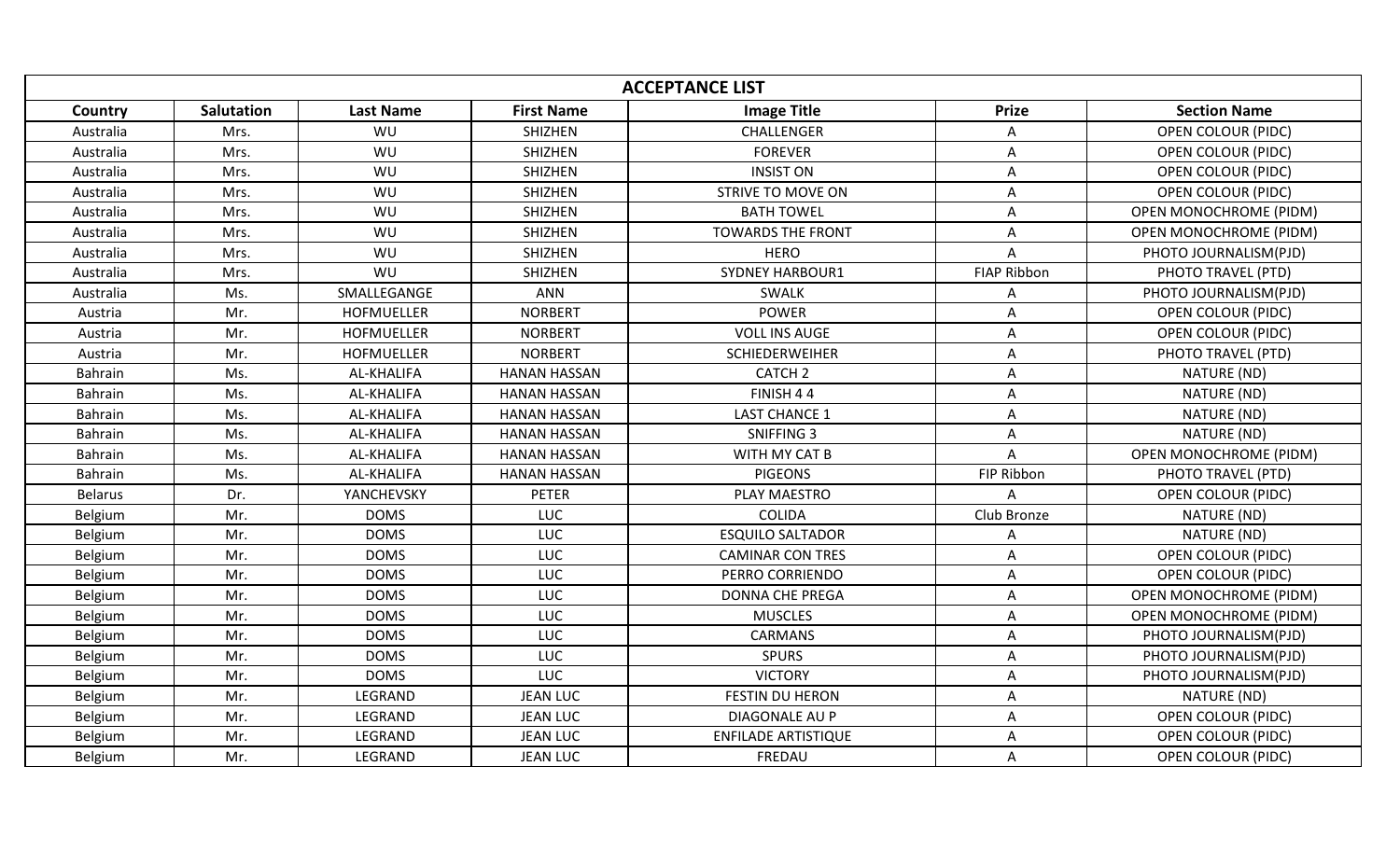| Belgium        | Mr. | LEGRAND                 | <b>JEAN LUC</b>         | <b>CHEMIN DE VIE</b>           | A                  | <b>OPEN MONOCHROME (PIDM)</b> |
|----------------|-----|-------------------------|-------------------------|--------------------------------|--------------------|-------------------------------|
| Belgium        | Mr. | LEGRAND                 | <b>JEAN LUC</b>         | ML ET LES CORDES 1             | Club Silver        | <b>OPEN MONOCHROME (PIDM)</b> |
| Belgium        | Mr. | LEGRAND                 | <b>JEAN LUC</b>         | NOSTALGIE SUR LA VOIE          | Α                  | <b>OPEN MONOCHROME (PIDM)</b> |
| Belgium        | Mr. | LEGRAND                 | <b>JEAN LUC</b>         | <b>EFFORT DESESPERE</b>        | Α                  | PHOTO JOURNALISM(PJD)         |
| Belgium        | Mr. | LEGRAND                 | <b>JEAN LUC</b>         | MORT DE LA TOUR                | Α                  | PHOTO JOURNALISM(PJD)         |
| Belgium        | Mr. | LEGRAND                 | <b>JEAN LUC</b>         | <b>RETOUR D EAU</b>            | Α                  | PHOTO JOURNALISM(PJD)         |
| <b>Belgium</b> | Mr. | <b>LONCKE</b>           | ALEXANDRE               | L OFFRANDE                     | A                  | NATURE (ND)                   |
| Belgium        | Mr. | <b>SIMON</b>            | <b>CLAUDE</b>           | <b>HIPPO CAPRIVI</b>           | A                  | NATURE (ND)                   |
| Belgium        | Mr. | <b>SIMON</b>            | <b>CLAUDE</b>           | NAMIBIAN ACROBAT ELEPHANT      | Α                  | NATURE (ND)                   |
| Belgium        | Mr. | <b>SIMON</b>            | <b>CLAUDE</b>           | <b>VULTURE ATTACK</b>          | Α                  | NATURE (ND)                   |
| Belgium        | Mr. | <b>SIMON</b>            | <b>CLAUDE</b>           | HIMBA BURIAL CEREMONY 4        | Α                  | PHOTO JOURNALISM(PJD)         |
| Belgium        | Mr. | <b>SIMON</b>            | <b>CLAUDE</b>           | HIMBA BURIAL CEREMONY 7        | Α                  | PHOTO JOURNALISM(PJD)         |
| Belgium        | Mr. | <b>SIMON</b>            | <b>CLAUDE</b>           | ANTELOPES MARIENFLUSS VALLEY   | Α                  | PHOTO TRAVEL (PTD)            |
| Belgium        | Mr. | <b>SIMON</b>            | <b>CLAUDE</b>           | HIMBAS MORNING FIRST JOB       | A                  | PHOTO TRAVEL (PTD)            |
| Belgium        | Mr. | VAN MINNEBRUGGEN        | <b>RIK</b>              | <b>HERT</b>                    | Α                  | NATURE (ND)                   |
| Belgium        | Mr. | <b>VAN MINNEBRUGGEN</b> | <b>RIK</b>              | <b>LIEFDE</b>                  | $\mathsf A$        | NATURE (ND)                   |
| <b>Belgium</b> | Mr. | <b>VAN NUFFEL</b>       | <b>CLEMENT</b>          | AGA                            | A                  | <b>OPEN COLOUR (PIDC)</b>     |
| Belgium        | Mr. | <b>VAN NUFFEL</b>       | <b>CLEMENT</b>          | <b>SUZZI</b>                   | Α                  | <b>OPEN COLOUR (PIDC)</b>     |
| Belgium        | Mr. | <b>VAN NUFFEL</b>       | <b>CLEMENT</b>          | <b>CAPTAIN</b>                 | Α                  | <b>OPEN MONOCHROME (PIDM)</b> |
| Belgium        | Mr. | <b>VAN NUFFEL</b>       | <b>CLEMENT</b>          | <b>IFA</b>                     | Α                  | <b>OPEN MONOCHROME (PIDM)</b> |
| Belgium        | Mr. | <b>VAN NUFFEL</b>       | <b>CLEMENT</b>          | SOIREE DANSANTE                | Α                  | <b>OPEN MONOCHROME (PIDM)</b> |
| Belgium        | Mr. | <b>VAN NUFFEL</b>       | <b>CLEMENT</b>          | <b>MOTORCYCLE CROSS</b>        | Α                  | PHOTO JOURNALISM(PJD)         |
| Belgium        | Mr. | <b>VAN NUFFEL</b>       | <b>CLEMENT</b>          | <b>FLOATING MARKET</b>         | Α                  | PHOTO TRAVEL (PTD)            |
| <b>Brazil</b>  | Mr. | <b>DORNELLES</b>        | <b>FABIO</b>            | <b>EASY MEAL</b>               | Α                  | NATURE (ND)                   |
| <b>Brazil</b>  | Mr. | <b>DORNELLES</b>        | <b>FABIO</b>            | <b>SNIFFING YOU</b>            | Α                  | NATURE (ND)                   |
| <b>Brazil</b>  | Mr. | <b>DORNELLES</b>        | <b>FABIO</b>            | <b>UNDER SURVEILLANCE</b>      | Α                  | NATURE (ND)                   |
| <b>Brazil</b>  | Mr. | <b>DORNELLES</b>        | <b>FABIO</b>            | <b>BELOW ZERO</b>              | A                  | <b>OPEN COLOUR (PIDC)</b>     |
| <b>Brazil</b>  | Mr. | <b>DORNELLES</b>        | <b>FABIO</b>            | <b>MOON RIVER</b>              | Α                  | OPEN COLOUR (PIDC)            |
| Brazil         | Mr. | <b>DORNELLES</b>        | <b>FABIO</b>            | <b>NORWAY BRIDGE</b>           | Α                  | <b>OPEN COLOUR (PIDC)</b>     |
| Brazil         | Mr. | <b>DORNELLES</b>        | <b>FABIO</b>            | HORSESHOE                      | Α                  | PHOTO TRAVEL (PTD)            |
| China          | Mr. | ZHAO                    | $\lfloor \cdot \rfloor$ | THE GREAT MOSQUE OF SHEIK ZAID | $\mathsf A$        | <b>OPEN COLOUR (PIDC)</b>     |
| China          | Mr. | ZHAO                    | $\lfloor \cdot \rfloor$ | A POOL OF-CLEAR WATER          | Α                  | PHOTO TRAVEL (PTD)            |
| China          | Mr. | ZHAO                    | $\mathsf{L}\mathsf{L}%$ | <b>BLUE HOLE</b>               | A                  | PHOTO TRAVEL (PTD)            |
| China          | Mr. | ZHAO                    | $\mathsf{L}\mathsf{I}$  | <b>GEYSIR SUNSET</b>           | <b>FIAP Ribbon</b> | PHOTO TRAVEL (PTD)            |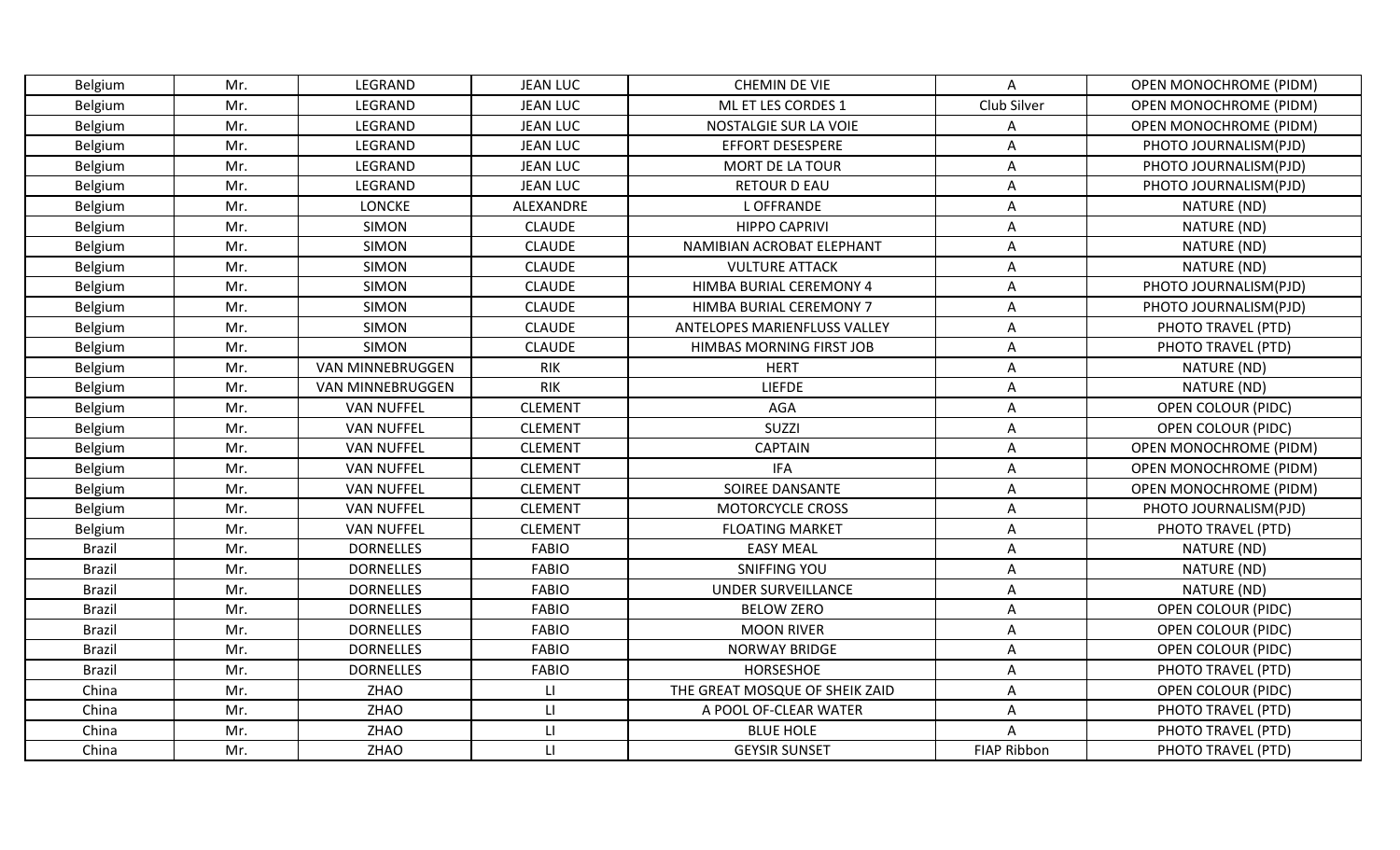| China   | Mrs. | <b>WANG</b>     | <b>YICHI</b>    | AN UNSTOPPABLE KISS            | Α                  | NATURE (ND)                   |
|---------|------|-----------------|-----------------|--------------------------------|--------------------|-------------------------------|
| China   | Mrs. | <b>WANG</b>     | <b>YICHI</b>    | <b>EARTH BLOOD</b>             | Α                  | <b>OPEN COLOUR (PIDC)</b>     |
| China   | Mrs. | <b>WANG</b>     | <b>YICHI</b>    | GALLOP                         | Α                  | <b>OPEN COLOUR (PIDC)</b>     |
| China   | Mrs. | <b>WANG</b>     | <b>YICHI</b>    | MOVIES IN THE COUNTRYSIDE      | Α                  | OPEN COLOUR (PIDC)            |
| China   | Mrs. | WANG            | <b>YICHI</b>    | <b>BELIEF</b>                  | Α                  | PHOTO JOURNALISM(PJD)         |
| Cyprus  | Mr.  | <b>KRANOS</b>   | <b>PANTELIS</b> | <b>FLAMINGO FIGHTING</b>       | A                  | NATURE (ND)                   |
| Cyprus  | Mr.  | <b>KRANOS</b>   | <b>PANTELIS</b> | HER RELAXING TIME              | <b>FIAP Ribbon</b> | <b>OPEN COLOUR (PIDC)</b>     |
| Cyprus  | Mr.  | <b>KRANOS</b>   | <b>PANTELIS</b> | <b>REMINISCE</b>               | Α                  | <b>OPEN COLOUR (PIDC)</b>     |
| Cyprus  | Mr.  | <b>KRANOS</b>   | <b>PANTELIS</b> | THE BEAUTY OF ELPIDA WRECK     | Α                  | <b>OPEN COLOUR (PIDC)</b>     |
| Cyprus  | Mr.  | <b>KRANOS</b>   | <b>PANTELIS</b> | HER MOMENTS OF RELAX           | Α                  | <b>OPEN MONOCHROME (PIDM)</b> |
| Cyprus  | Mr.  | <b>KRANOS</b>   | <b>PANTELIS</b> | <b>SYMPHONY OF BUBBLES</b>     | FIP Ribbon         | <b>OPEN MONOCHROME (PIDM)</b> |
| England | Mr.  | <b>DEVINE</b>   | <b>BOB</b>      | CHEETAH AND CUB WITH FAWN      | Club Silver        | NATURE (ND)                   |
| England | Mr.  | <b>DEVINE</b>   | <b>BOB</b>      | <b>GREAT TIT COLLECTS HAIR</b> | Α                  | NATURE (ND)                   |
| England | Mr.  | <b>DEVINE</b>   | <b>BOB</b>      | <b>KESTREL SIBLINGS</b>        | Α                  | NATURE (ND)                   |
| England | Mr.  | <b>DEVINE</b>   | <b>BOB</b>      | <b>OSPREY SWOOPS ON TROUT</b>  | Α                  | NATURE (ND)                   |
| England | Mr.  | <b>ELLISTON</b> | <b>PETER</b>    | CAUGHT IN THE ACT              | $\mathsf A$        | <b>OPEN COLOUR (PIDC)</b>     |
| England | Mr.  | <b>ELLISTON</b> | <b>PETER</b>    | <b>HENDRIX</b>                 | Α                  | <b>OPEN COLOUR (PIDC)</b>     |
| England | Mr.  | <b>ELLISTON</b> | <b>PETER</b>    | ROB AND HIS SCOOTER            | A                  | <b>OPEN MONOCHROME (PIDM)</b> |
| England | Mr.  | <b>ELLISTON</b> | <b>PETER</b>    | <b>SISTER ACT</b>              | A                  | <b>OPEN MONOCHROME (PIDM)</b> |
| England | Mr.  | <b>KEEL</b>     | <b>DAVID</b>    | <b>DENMARK LEADS JAPAN</b>     | Α                  | <b>OPEN COLOUR (PIDC)</b>     |
| England | Mr.  | <b>KEEL</b>     | <b>DAVID</b>    | <b>CARRIAGE ACCIDENT</b>       | Club Bronze        | PHOTO JOURNALISM(PJD)         |
| England | Mr.  | <b>KEEL</b>     | <b>DAVID</b>    | <b>CLEAN BOWLED OFF STUMP</b>  | Α                  | PHOTO JOURNALISM(PJD)         |
| England | Mr.  | LAWRANCE        | <b>PETER</b>    | <b>FINAL PUSH</b>              | Α                  | <b>OPEN COLOUR (PIDC)</b>     |
| England | Mr.  | LAWRANCE        | <b>PETER</b>    | <b>LOOKING BACK</b>            | Α                  | <b>OPEN MONOCHROME (PIDM)</b> |
| England | Mr.  | LAWRANCE        | <b>PETER</b>    | <b>UPHILL STRUGGLE</b>         | A                  | <b>OPEN MONOCHROME (PIDM)</b> |
| England | Mr.  | <b>MEAD</b>     | <b>BARRY</b>    | <b>CARDS</b>                   | FIP Ribbon         | <b>OPEN COLOUR (PIDC)</b>     |
| England | Mr.  | <b>MEAD</b>     | <b>BARRY</b>    | <b>GREALD 2</b>                | Α                  | <b>OPEN COLOUR (PIDC)</b>     |
| England | Mr.  | <b>MEAD</b>     | <b>BARRY</b>    | FEAR                           | Α                  | <b>OPEN MONOCHROME (PIDM)</b> |
| England | Mr.  | <b>MEAD</b>     | <b>BARRY</b>    | I AM ME                        | Α                  | <b>OPEN MONOCHROME (PIDM)</b> |
| England | Mr.  | <b>MEAD</b>     | <b>BARRY</b>    | <b>WARRIOR</b>                 | A                  | <b>OPEN MONOCHROME (PIDM)</b> |
| England | Mr.  | <b>SMITH</b>    | <b>GEOFF</b>    | PAIRED RED FOOTED FALCONS      | Club Gold          | NATURE (ND)                   |
| England | Mr.  | <b>SMITH</b>    | <b>GEOFF</b>    | RED DEER IN WINTER SNOW        | Α                  | NATURE (ND)                   |
| England | Mr.  | <b>SMITH</b>    | <b>GEOFF</b>    | <b>LAMP LIGHT</b>              | Α                  | OPEN COLOUR (PIDC)            |
| England | Mr.  | <b>SMITH</b>    | <b>GEOFF</b>    | <b>STORMFORCE</b>              | Α                  | OPEN COLOUR (PIDC)            |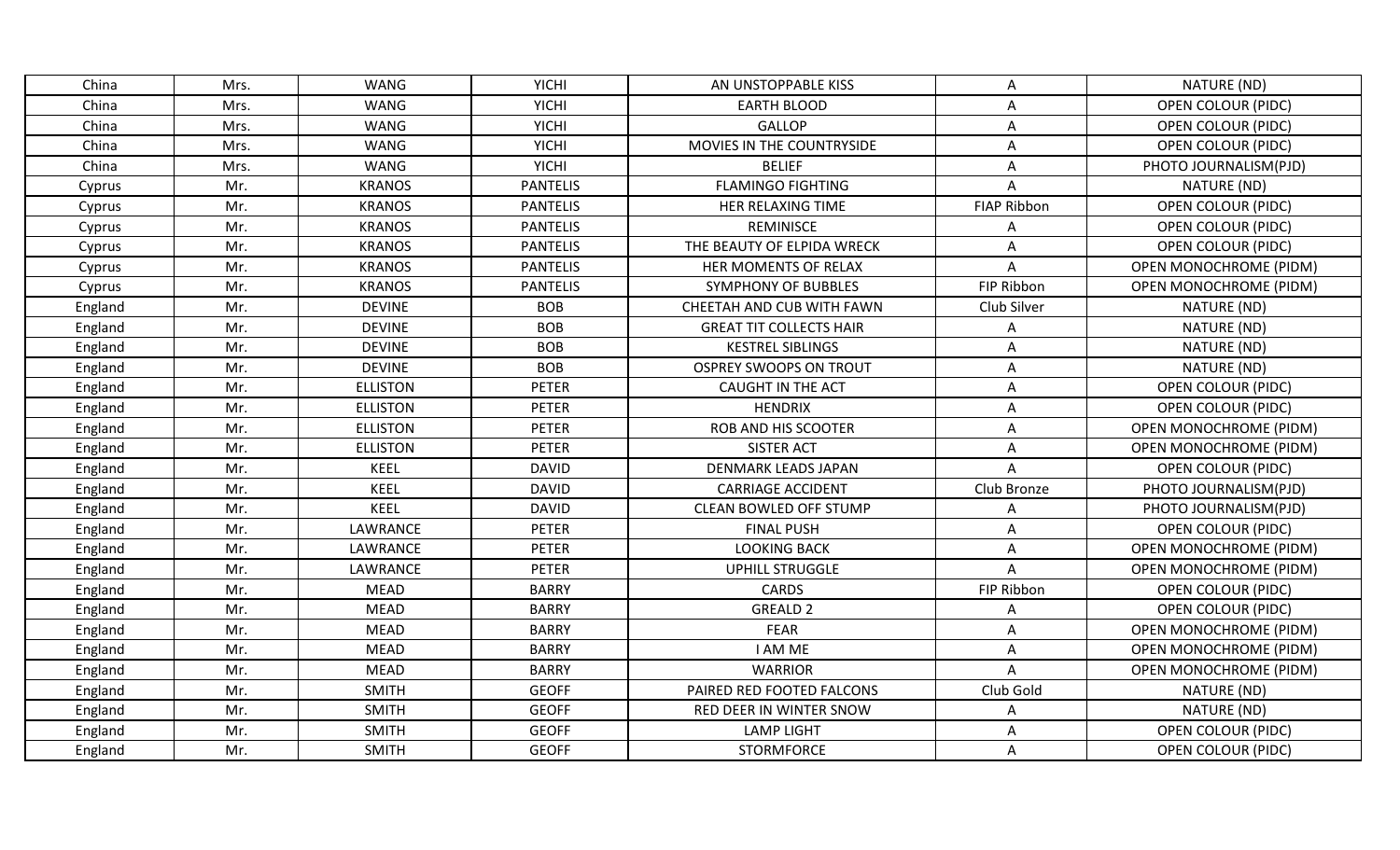| England | Mr.  | <b>SMITH</b>   | <b>GEOFF</b>     | <b>CASABLANCA SHADOWS</b>         | Α                           | <b>OPEN MONOCHROME (PIDM)</b> |
|---------|------|----------------|------------------|-----------------------------------|-----------------------------|-------------------------------|
| England | Mr.  | <b>SMITH</b>   | <b>GEOFF</b>     | <b>CURVES</b>                     | А                           | <b>OPEN MONOCHROME (PIDM)</b> |
| England | Mr.  | <b>SMITH</b>   | <b>GEOFF</b>     | THE BOAT HOUSE                    | Α                           | <b>OPEN MONOCHROME (PIDM)</b> |
| England | Mr.  | <b>SMITH</b>   | <b>GEOFF</b>     | <b>HAMOYA</b>                     | Club Silver                 | PHOTO TRAVEL (PTD)            |
| England | Mr.  | <b>SUREY</b>   | <b>KEITH</b>     | NORMANDY PARATROOPER              | FIP Gold                    | <b>OPEN MONOCHROME (PIDM)</b> |
| England | Mrs. | <b>CLIFTON</b> | LORRAINE         | <b>CHEETAH AND CUBS</b>           | Α                           | NATURE (ND)                   |
| England | Mrs. | <b>CLIFTON</b> | LORRAINE         | <b>AUTUMN GLOW</b>                | Α                           | <b>OPEN COLOUR (PIDC)</b>     |
| England | Mrs. | COOK           | <b>STEPHANIE</b> | THE BRIDES STEED                  | Α                           | <b>OPEN COLOUR (PIDC)</b>     |
| England | Mrs. | <b>COOK</b>    | <b>STEPHANIE</b> | IN TRAINING                       | Α                           | <b>OPEN MONOCHROME (PIDM)</b> |
| England | Mrs. | COOK           | <b>STEPHANIE</b> | MY BEST FRIEND                    | Α                           | <b>OPEN MONOCHROME (PIDM)</b> |
| England | Mrs. | <b>COOK</b>    | <b>STEPHANIE</b> | <b>READY TO GO</b>                | Α                           | <b>OPEN MONOCHROME (PIDM)</b> |
| England | Mrs. | <b>JENKIN</b>  | <b>BARBARA</b>   | <b>BLACK HAT LADY</b>             | А                           | OPEN COLOUR (PIDC)            |
| England | Mrs. | <b>JENKIN</b>  | <b>BARBARA</b>   | <b>GODDESSES OF THE BLIZZARD</b>  | <b>FIAP Gold</b>            | <b>OPEN COLOUR (PIDC)</b>     |
| England | Mrs. | <b>JENKIN</b>  | <b>BARBARA</b>   | LADDER AND FLOWERS                | Α                           | OPEN COLOUR (PIDC)            |
| England | Mrs. | <b>JENKIN</b>  | <b>BARBARA</b>   | <b>TOTAL TRUST 4</b>              | Α                           | <b>OPEN COLOUR (PIDC)</b>     |
| England | Mrs. | <b>JENKIN</b>  | <b>BARBARA</b>   | <b>GARLAND BEARER</b>             | <b>FIAP Ribbon</b>          | <b>OPEN MONOCHROME (PIDM)</b> |
| England | Mrs. | <b>JENKIN</b>  | <b>BARBARA</b>   | <b>REMEMBER THE ROSE</b>          | Α                           | <b>OPEN MONOCHROME (PIDM)</b> |
| England | Mrs. | <b>JENKIN</b>  | <b>BARBARA</b>   | <b>ROSA WITH BEADS 2</b>          | Α                           | OPEN MONOCHROME (PIDM)        |
| England | Mrs. | <b>JENKIN</b>  | BARBARA          | THOUGHTFUL SIRENNA                | A                           | <b>OPEN MONOCHROME (PIDM)</b> |
| England | Mrs. | <b>JORDAN</b>  | SUZANNAH         | <b>ANTIGONI</b>                   | Α                           | <b>OPEN COLOUR (PIDC)</b>     |
| England | Mrs. | <b>JORDAN</b>  | SUZANNAH         | <b>VOGUE</b>                      | Α                           | <b>OPEN COLOUR (PIDC)</b>     |
| England | Mrs. | <b>JORDAN</b>  | SUZANNAH         | ABANDONED1                        | Α                           | <b>OPEN MONOCHROME (PIDM)</b> |
| England | Mrs. | <b>JORDAN</b>  | SUZANNAH         | <b>LILIES</b>                     | Α                           | <b>OPEN MONOCHROME (PIDM)</b> |
| England | Mrs. | <b>JORDAN</b>  | SUZANNAH         | THE MECHANIC                      | Club Bronze                 | <b>OPEN MONOCHROME (PIDM)</b> |
| England | Mrs. | <b>PEARS</b>   | <b>MARY</b>      | DOG FOX AND CUB IN THE LONG GRASS | Α                           | NATURE (ND)                   |
| England | Mrs. | <b>PEARS</b>   | <b>MARY</b>      | <b>FIGHTING HARES</b>             | A                           | NATURE (ND)                   |
| England | Mrs. | <b>PEARS</b>   | <b>MARY</b>      | <b>COVER GIRL</b>                 | <b>Certificate of Merit</b> | <b>OPEN COLOUR (PIDC)</b>     |
| England | Mrs. | SIBLEY         | <b>SUE</b>       | CARLA                             | A                           | <b>OPEN MONOCHROME (PIDM)</b> |
| England | Mrs. | SIBLEY         | <b>SUE</b>       | <b>COMBINING PASSIONS</b>         | Α                           | <b>OPEN MONOCHROME (PIDM)</b> |
| England | Ms.  | <b>GODWIN</b>  | <b>DEBRA</b>     | <b>FLOUR DUST</b>                 | Α                           | <b>OPEN COLOUR (PIDC)</b>     |
| England | Ms.  | <b>GODWIN</b>  | <b>DEBRA</b>     | <b>CASTLE ON HIGH</b>             | Α                           | <b>OPEN MONOCHROME (PIDM)</b> |
| England | Ms.  | <b>GODWIN</b>  | <b>DEBRA</b>     | TULIPS IN MONO                    | Α                           | <b>OPEN MONOCHROME (PIDM)</b> |
| Finland | Mr.  | <b>KETO</b>    | <b>JOUKO</b>     | NO ROOM FOR OLD MEN               | Α                           | <b>OPEN MONOCHROME (PIDM)</b> |
| France  | Mr.  | PAILLE         | JEAN-CLAUDE      | DANS LE VIEUX BUS                 | Α                           | <b>OPEN MONOCHROME (PIDM)</b> |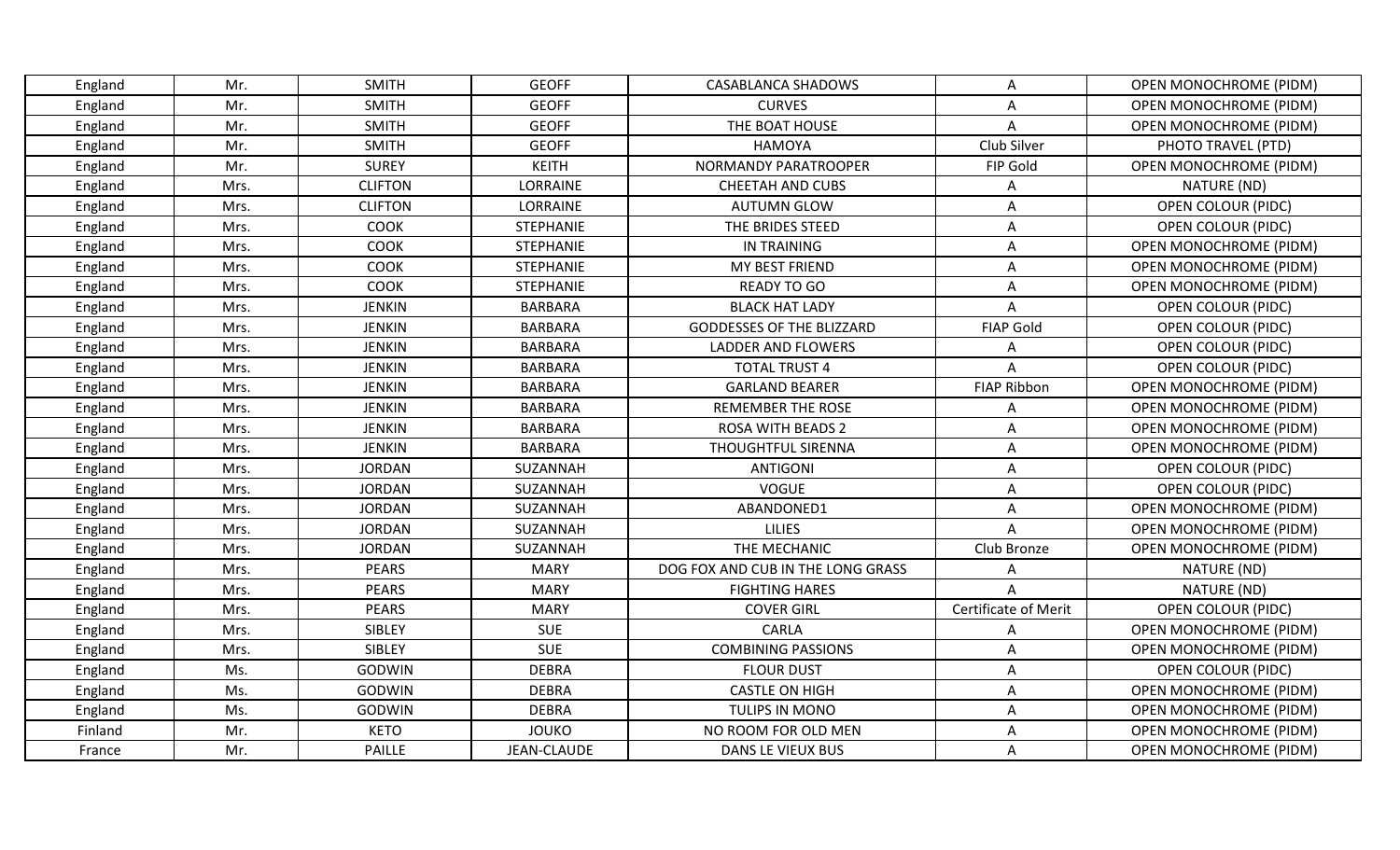| France    | Mr.  | <b>PAILLE</b>   | JEAN-CLAUDE             | CARAMBOLAGE BUGGIES       | A          | PHOTO JOURNALISM(PJD)         |
|-----------|------|-----------------|-------------------------|---------------------------|------------|-------------------------------|
| France    | Mr.  | <b>PAILLE</b>   | JEAN-CLAUDE             | SIDE CARS CRASHING        | A          | PHOTO JOURNALISM(PJD)         |
| France    | Mr.  | <b>RAMPNOUX</b> | <b>REGIS</b>            | <b>ANNA NUDE 2</b>        | A          | OPEN COLOUR (PIDC)            |
| France    | Mr.  | RAMPNOUX        | <b>REGIS</b>            | SCHOOLTIME 20             | A          | <b>OPEN COLOUR (PIDC)</b>     |
| France    | Mr.  | RAMPNOUX        | <b>REGIS</b>            | <b>ALIXIA NUDE 2</b>      | Α          | <b>OPEN MONOCHROME (PIDM)</b> |
| France    | Mr.  | RAMPNOUX        | <b>REGIS</b>            | NUDE 5                    | Α          | <b>OPEN MONOCHROME (PIDM)</b> |
| France    | Mr.  | VAJAIANU        | ALEXANDRE               | LA VIEILLE EPOQUE         | Α          | OPEN COLOUR (PIDC)            |
| France    | Mr.  | VAJAIANU        | ALEXANDRE               | PEINTURE                  | FIP Ribbon | <b>OPEN COLOUR (PIDC)</b>     |
| France    | Mr.  | VAJAIANU        | ALEXANDRE               | <b>NOSTALGIE 3</b>        | A          | OPEN MONOCHROME (PIDM)        |
| France    | Mr.  | VAJAIANU        | ALEXANDRE               | <b>PEINTURE 2</b>         | A          | <b>OPEN MONOCHROME (PIDM)</b> |
| France    | Mr.  | VAJAIANU        | ALEXANDRE               | <b>REGARDS 13</b>         | Α          | <b>OPEN MONOCHROME (PIDM)</b> |
| France    | Mrs. | <b>DUPEUX</b>   | <b>ROSELINE</b>         | <b>BOUQUET DE ROSES</b>   | A          | <b>OPEN COLOUR (PIDC)</b>     |
| France    | Mrs. | <b>DUPEUX</b>   | <b>ROSELINE</b>         | SOIS SAGE                 | A          | <b>OPEN COLOUR (PIDC)</b>     |
| France    | Mrs. | <b>DUPEUX</b>   | <b>ROSELINE</b>         | <b>BEHIND THE WINDOW</b>  | A          | <b>OPEN MONOCHROME (PIDM)</b> |
| Hong Kong | Mr.  | <b>WONG</b>     | <b>NGAR SHUN VICTOR</b> | ORANG UTAN 2              | Α          | NATURE (ND)                   |
| Hong Kong | Mr.  | <b>WONG</b>     | <b>NGAR SHUN VICTOR</b> | <b>WHALE WATCHER</b>      | Α          | <b>OPEN COLOUR (PIDC)</b>     |
| Hong Kong | Mr.  | <b>WONG</b>     | <b>NGAR SHUN VICTOR</b> | <b>WINTER QUEEN</b>       | Α          | <b>OPEN COLOUR (PIDC)</b>     |
| Hong Kong | Mr.  | <b>WONG</b>     | <b>NGAR SHUN VICTOR</b> | <b>BREAK THE BARRIER</b>  | A          | <b>OPEN MONOCHROME (PIDM)</b> |
| Hong Kong | Mr.  | <b>WONG</b>     | <b>NGAR SHUN VICTOR</b> | <b>DREAM MAKER</b>        | Α          | <b>OPEN MONOCHROME (PIDM)</b> |
| Hong Kong | Mr.  | <b>WONG</b>     | <b>NGAR SHUN VICTOR</b> | <b>FISHERMANS CABIN 4</b> | FIP Ribbon | PHOTO TRAVEL (PTD)            |
| Hong Kong | Mr.  | <b>WONG</b>     | <b>NGAR SHUN VICTOR</b> | <b>SUNSET ICEBERG</b>     | Α          | PHOTO TRAVEL (PTD)            |
| Hong Kong | Mr.  | <b>WONG</b>     | SHIU GUN                | AVA                       | FIP Ribbon | OPEN COLOUR (PIDC)            |
| Hong Kong | Mr.  | <b>WONG</b>     | SHIU GUN                | GINA 8                    | A          | <b>OPEN COLOUR (PIDC)</b>     |
| Hong Kong | Mr.  | <b>WONG</b>     | SHIU GUN                | TWO SISTERS 2             | Α          | <b>OPEN COLOUR (PIDC)</b>     |
| Hong Kong | Mr.  | <b>WONG</b>     | <b>SHIU GUN</b>         | <b>ATTRACTIVE POSE</b>    | A          | <b>OPEN MONOCHROME (PIDM)</b> |
| Hong Kong | Mr.  | <b>WONG</b>     | SHIU GUN                | DAKOTA <sub>3</sub>       | Α          | <b>OPEN MONOCHROME (PIDM)</b> |
| Hong Kong | Mr.  | <b>WONG</b>     | SHIU GUN                | <b>GOOD BALANCE 3</b>     | A          | <b>OPEN MONOCHROME (PIDM)</b> |
| Hong Kong | Mr.  | <b>WONG</b>     | <b>SHIU GUN</b>         | <b>RECOLLECTING 2</b>     | FIP Ribbon | <b>OPEN MONOCHROME (PIDM)</b> |
| Hungary   | Mr.  | RAJKAI          | <b>GYORGY</b>           | <b>MOTION 4</b>           | A          | <b>OPEN COLOUR (PIDC)</b>     |
| Hungary   | Mr.  | RAJKAI          | <b>GYORGY</b>           | OPART 4                   | Α          | <b>OPEN MONOCHROME (PIDM)</b> |
| Hungary   | Mr.  | <b>RAJKAI</b>   | <b>GYORGY</b>           | SMALL HUT 2               | A          | PHOTO TRAVEL (PTD)            |
| Hungary   | Mr.  | <b>TOROK</b>    | <b>TIBOR</b>            | <b>MOM AND DAUGHTER</b>   | Α          | NATURE (ND)                   |
| Hungary   | Mr.  | <b>TOROK</b>    | <b>TIBOR</b>            | <b>GROF JOSKA</b>         | A          | <b>OPEN MONOCHROME (PIDM)</b> |
| Hungary   | Mr.  | <b>TOROK</b>    | <b>TIBOR</b>            | <b>THOUHGTS</b>           | FIP Ribbon | <b>OPEN MONOCHROME (PIDM)</b> |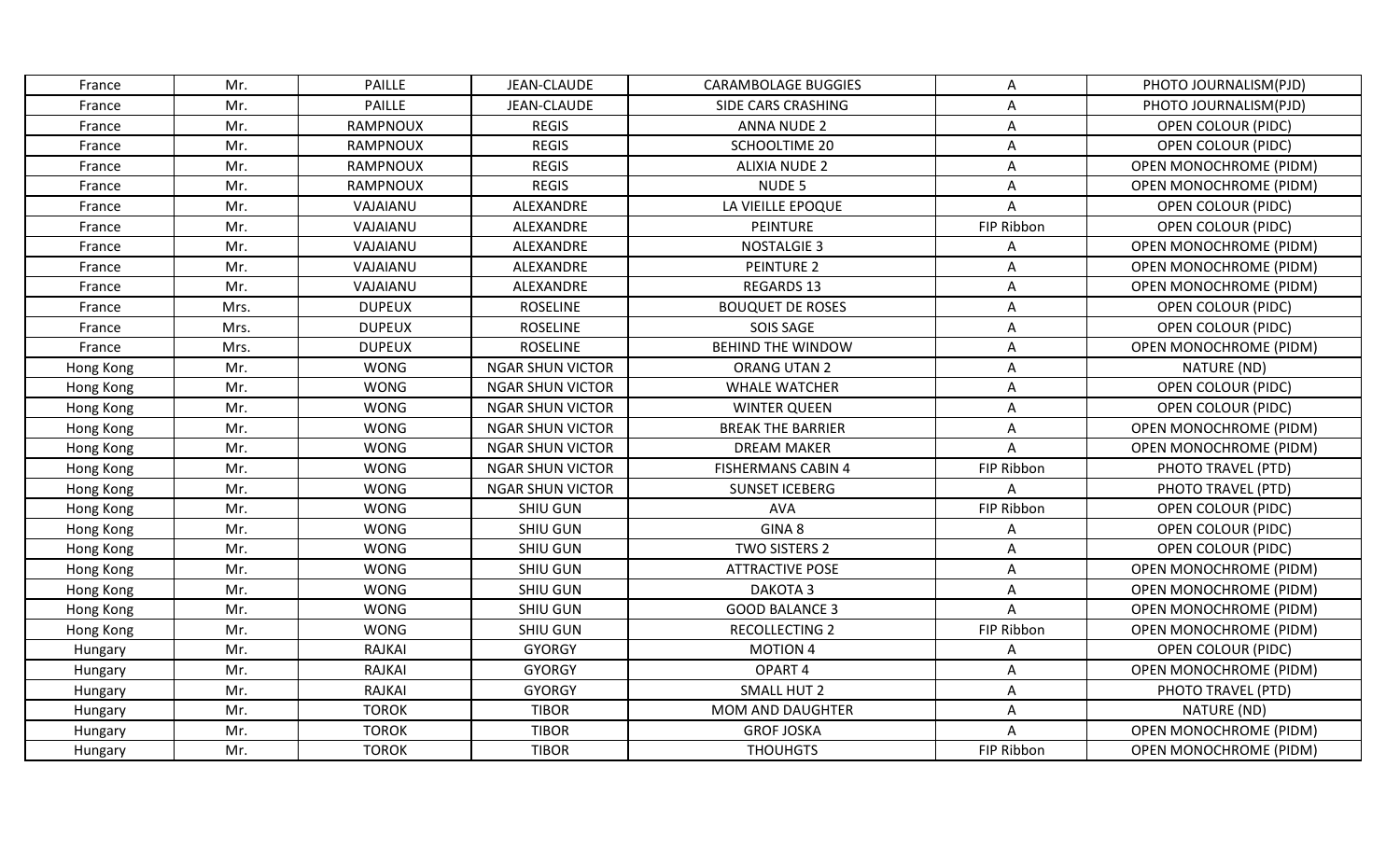| India | Dr. | <b>HUILGOL</b> | AJIT             | CHEETAH CUBS INTERACTION       | Α                           | NATURE (ND)                   |
|-------|-----|----------------|------------------|--------------------------------|-----------------------------|-------------------------------|
| India | Dr. | <b>HUILGOL</b> | AJIT             | <b>SEALS PLAYFIGHTING</b>      | A                           | NATURE (ND)                   |
| India | Dr. | <b>HUILGOL</b> | <b>AJIT</b>      | THE BITE OF DEATH              | A                           | NATURE (ND)                   |
| India | Dr. | <b>HUILGOL</b> | AJIT             | AFRICAN FISH EAGLE WITH CATCH  | A                           | <b>OPEN COLOUR (PIDC)</b>     |
| India | Dr. | <b>HUILGOL</b> | <b>AJIT</b>      | <b>TERRITORIAL FIGHT 2</b>     | Α                           | <b>OPEN COLOUR (PIDC)</b>     |
| India | Dr. | <b>HUILGOL</b> | AJIT             | <b>ELEPHANTS CROSSING ROAD</b> | Α                           | OPEN MONOCHROME (PIDM)        |
| India | Dr. | <b>HUILGOL</b> | <b>AJIT</b>      | <b>GIANT AMONG DWARFS</b>      | A                           | <b>OPEN MONOCHROME (PIDM)</b> |
| India | Dr. | <b>HUILGOL</b> | <b>AJIT</b>      | CATACOMBS OF THE COLLOSEUM     | $\overline{A}$              | PHOTO TRAVEL (PTD)            |
| India | Dr. | <b>HUILGOL</b> | AJIT             | ELEPHANTS AND MT KILIMANJARO   | <b>Certificate of Merit</b> | PHOTO TRAVEL (PTD)            |
| India | Dr. | <b>HUILGOL</b> | <b>AJIT</b>      | SHIP AMID ICEBERGS             | A                           | PHOTO TRAVEL (PTD)            |
| India | Dr. | <b>HUILGOL</b> | <b>AJIT</b>      | <b>VISITING PENGUIN HEAVEN</b> | Α                           | PHOTO TRAVEL (PTD)            |
| India | Mr. | $\sim$         | <b>NAGUR</b>     | <b>TIGER WITH CUB</b>          | Α                           | NATURE (ND)                   |
| India | Mr. |                | <b>NAGUR</b>     | <b>CROSSING</b>                | A                           | PHOTO TRAVEL (PTD)            |
| India | Mr. |                | <b>NAGUR</b>     | <b>HERITAGE CIRCLE</b>         | A                           | PHOTO TRAVEL (PTD)            |
| India | Mr. | <b>AKERKAR</b> | MANGESH          | IN THE SHADOW OF MOM           | Α                           | NATURE (ND)                   |
| India | Mr. | AKERKAR        | <b>MANGESH</b>   | LIFE IS FULL OF FUN TIME       | Α                           | NATURE (ND)                   |
| India | Mr. | AKERKAR        | <b>MANGESH</b>   | NECKING OF GIRAFFES            | Α                           | NATURE (ND)                   |
| India | Mr. | <b>BABU</b>    | <b>VIKAS</b>     | <b>DEVOTEE</b>                 | A                           | <b>OPEN MONOCHROME (PIDM)</b> |
| India | Mr. | <b>BABU</b>    | <b>VIKAS</b>     | <b>FIRE FIGHTER</b>            | A                           | PHOTO JOURNALISM(PJD)         |
| India | Mr. | <b>BABU</b>    | <b>VIKAS</b>     | <b>LAST WARNING</b>            | Club Silver                 | PHOTO JOURNALISM(PJD)         |
| India | Mr. | <b>BABU</b>    | <b>VIKAS</b>     | <b>NATURE PARADISE</b>         | Α                           | PHOTO TRAVEL (PTD)            |
| India | Mr. | <b>BABU</b>    | <b>VIKAS</b>     | <b>PROCESSION</b>              | <b>FIAP Gold</b>            | PHOTO TRAVEL (PTD)            |
| India | Mr. | <b>BAG</b>     | <b>BISWANATH</b> | <b>EARTHENWARE POT MAKER</b>   | A                           | OPEN MONOCHROME (PIDM)        |
| India | Mr. | <b>BAG</b>     | <b>BISWANATH</b> | <b>HELPLESS</b>                | A                           | PHOTO JOURNALISM(PJD)         |
| India | Mr. | <b>BAG</b>     | <b>BISWANATH</b> | LIFE IN WATER                  | A                           | PHOTO JOURNALISM(PJD)         |
| India | Mr. | <b>BAG</b>     | <b>BISWANATH</b> | <b>RESCUE 2</b>                | Club Gold                   | PHOTO JOURNALISM(PJD)         |
| India | Mr. | <b>BAG</b>     | <b>BISWANATH</b> | <b>CITIZEN OF DREAMLAND 2</b>  | Α                           | PHOTO TRAVEL (PTD)            |
| India | Mr. | <b>BAGCHI</b>  | <b>BISWATOSH</b> | <b>BABY WALKING 2</b>          | A                           | NATURE (ND)                   |
| India | Mr. | <b>BAGCHI</b>  | <b>BISWATOSH</b> | PREDATOR AND PREY 2            | A                           | NATURE (ND)                   |
| India | Mr. | <b>BAGCHI</b>  | <b>BISWATOSH</b> | <b>HAIR RAISING FALL2</b>      | Α                           | PHOTO JOURNALISM(PJD)         |
| India | Mr. | <b>BAGCHI</b>  | <b>BISWATOSH</b> | A SMALL VILLAGE IN LEH2        | A                           | PHOTO TRAVEL (PTD)            |
| India | Mr. | <b>BAGCHI</b>  | <b>BISWATOSH</b> | LEANING TOWER OF PISA 2        | FIP Ribbon                  | PHOTO TRAVEL (PTD)            |
| India | Mr. | <b>BAGCHI</b>  | <b>BISWATOSH</b> | <b>TIGERS NEST BHUTAN</b>      | A                           | PHOTO TRAVEL (PTD)            |
| India | Mr. | <b>BANIK</b>   | <b>SUPRATIK</b>  | <b>RISING STAR</b>             | A                           | <b>OPEN MONOCHROME (PIDM)</b> |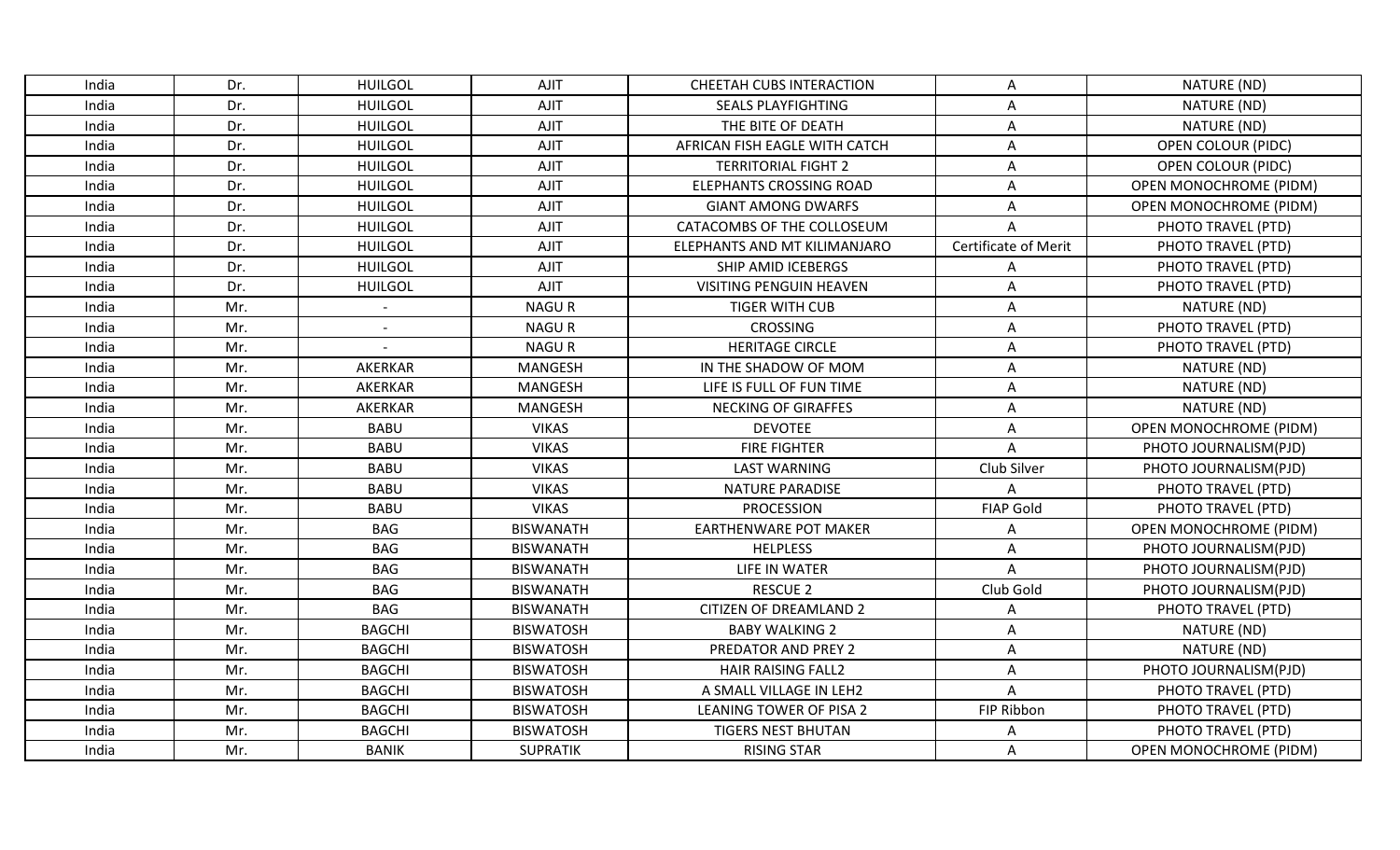| India | Mr. | <b>BANIK</b>       |                       | <b>KEY</b>                      |                      |                               |
|-------|-----|--------------------|-----------------------|---------------------------------|----------------------|-------------------------------|
|       |     |                    | <b>SUPRATIK</b>       |                                 | Α                    | PHOTO TRAVEL (PTD)            |
| India | Mr. | <b>BANIK</b>       | <b>SUPRATIK</b>       | LAP OF NATURE                   | A                    | PHOTO TRAVEL (PTD)            |
| India | Mr. | <b>BYSACK</b>      | <b>SUBRATA</b>        | AERIAL FIGHT OF GODWIT          | A                    | NATURE (ND)                   |
| India | Mr. | <b>BYSACK</b>      | <b>SUBRATA</b>        | FROG INSIDE FLYING IBIS         | Certificate of Merit | NATURE (ND)                   |
| India | Mr. | <b>BYSACK</b>      | <b>SUBRATA</b>        | <b>CHURCH IN VALLEY</b>         | Α                    | <b>OPEN COLOUR (PIDC)</b>     |
| India | Mr. | <b>BYSACK</b>      | <b>SUBRATA</b>        | SPLENDOR OF PALOUSE             | Α                    | <b>OPEN COLOUR (PIDC)</b>     |
| India | Mr. | <b>BYSACK</b>      | <b>SUBRATA</b>        | <b>BEYOND DROPLETS</b>          | Α                    | <b>OPEN MONOCHROME (PIDM)</b> |
| India | Mr. | <b>BYSACK</b>      | <b>SUBRATA</b>        | <b>BURNING BRIGHT</b>           | A                    | PHOTO JOURNALISM(PJD)         |
| India | Mr. | <b>BYSACK</b>      | <b>SUBRATA</b>        | <b>FIRE OF DISASTER</b>         | FIP Gold             | PHOTO JOURNALISM(PJD)         |
| India | Mr. | <b>BYSACK</b>      | <b>SUBRATA</b>        | FIRE SMOKE AND WATER            | A                    | PHOTO JOURNALISM(PJD)         |
| India | Mr. | <b>BYSACK</b>      | <b>SUBRATA</b>        | <b>MAN DEVOTING FIRE</b>        | Α                    | PHOTO JOURNALISM(PJD)         |
| India | Mr. | <b>BYSACK</b>      | <b>SUBRATA</b>        | <b>EVENING AT ANCIENT CITY</b>  | A                    | PHOTO TRAVEL (PTD)            |
| India | Mr. | <b>BYSACK</b>      | <b>SUBRATA</b>        | <b>NIAGRA BEAUTY</b>            | A                    | PHOTO TRAVEL (PTD)            |
| India | Mr. | CR                 | SATHYANARAYANA        | <b>ATTACKING DUO</b>            | A                    | NATURE (ND)                   |
| India | Mr. | $\mathsf C$ R      | SATHYANARAYANA        | CHEETAH TRIPPING GAZELLE        | FIP Ribbon           | NATURE (ND)                   |
| India | Mr. | CR                 | SATHYANARAYANA        | INDIAN ROLLER CATCHING THE FEED | Α                    | NATURE (ND)                   |
| India | Mr. | $\mathsf C$ R      | SATHYANARAYANA        | <b>RETURNING SHEPHERD</b>       | Α                    | <b>OPEN COLOUR (PIDC)</b>     |
| India | Mr. | C R                | SATHYANARAYANA        | <b>AFFECTION</b>                | A                    | <b>OPEN MONOCHROME (PIDM)</b> |
| India | Mr. | C <sub>R</sub>     | SATHYANARAYANA        | <b>LEOPARD RESTING</b>          | A                    | OPEN MONOCHROME (PIDM)        |
| India | Mr. | CR                 | SATHYANARAYANA        | <b>CITY SCAPE</b>               | A                    | PHOTO TRAVEL (PTD)            |
| India | Mr. | <b>CHAKRABORTY</b> | <b>GAUTAM</b>         | <b>ECSTACY</b>                  | FIP Gold             | NATURE (ND)                   |
| India | Mr. | <b>CHAKRABORTY</b> | <b>GAUTAM</b>         | SIBLING LOVE                    | Α                    | NATURE (ND)                   |
| India | Mr. | <b>CHAKRABORTY</b> | <b>GAUTAM</b>         | <b>AULI LANDSCAPE</b>           | A                    | PHOTO TRAVEL (PTD)            |
| India | Mr. | <b>CHAKRABORTY</b> | <b>GAUTAM</b>         | PLAYFUL CUBS OF MATARAM         | A                    | PHOTO TRAVEL (PTD)            |
| India | Mr. | CHATTOPADHYA       | SAIKAT                | <b>COLSE TO MY EYES</b>         | Club Silver          | <b>OPEN COLOUR (PIDC)</b>     |
| India | Mr. | CHATTOPADHYA       | <b>SAIKAT</b>         | PAIN OF A BACKBENCHER           | A                    | <b>OPEN MONOCHROME (PIDM)</b> |
| India | Mr. | CHATTOPADHYA       | SAIKAT                | <b>SHOPKEEPER</b>               | A                    | <b>OPEN MONOCHROME (PIDM)</b> |
| India | Mr. | CHOUHAN            | SHRIRAM               | <b>BANDOOK KE SAYE ME</b>       | FIP Ribbon           | PHOTO JOURNALISM(PJD)         |
| India | Mr. | <b>CHOUHAN</b>     | SHRIRAM               | FIRE WITH FIRE VAN              | A                    | PHOTO JOURNALISM(PJD)         |
| India | Mr. | CHOUHAN            | SHRIRAM               | <b>GANESH TOP AMARNATH</b>      | Α                    | PHOTO TRAVEL (PTD)            |
| India | Mr. | <b>DATTA</b>       | <b>DWIPARNA KUMAR</b> | <b>ELEPHANT FAMILY 76</b>       | A                    | NATURE (ND)                   |
| India | Mr. | <b>DATTA</b>       | <b>DWIPARNA KUMAR</b> | <b>ELEPHANT FAMILY 77</b>       | Α                    | NATURE (ND)                   |
| India | Mr. | <b>DATTA</b>       | <b>DWIPARNA KUMAR</b> | <b>ELEPHANT FAMILY 5</b>        | A                    | <b>OPEN COLOUR (PIDC)</b>     |
| India | Mr. | <b>DATTA</b>       | <b>DWIPARNA KUMAR</b> | <b>ELEPHANT FAMILY 91</b>       | A                    | <b>OPEN MONOCHROME (PIDM)</b> |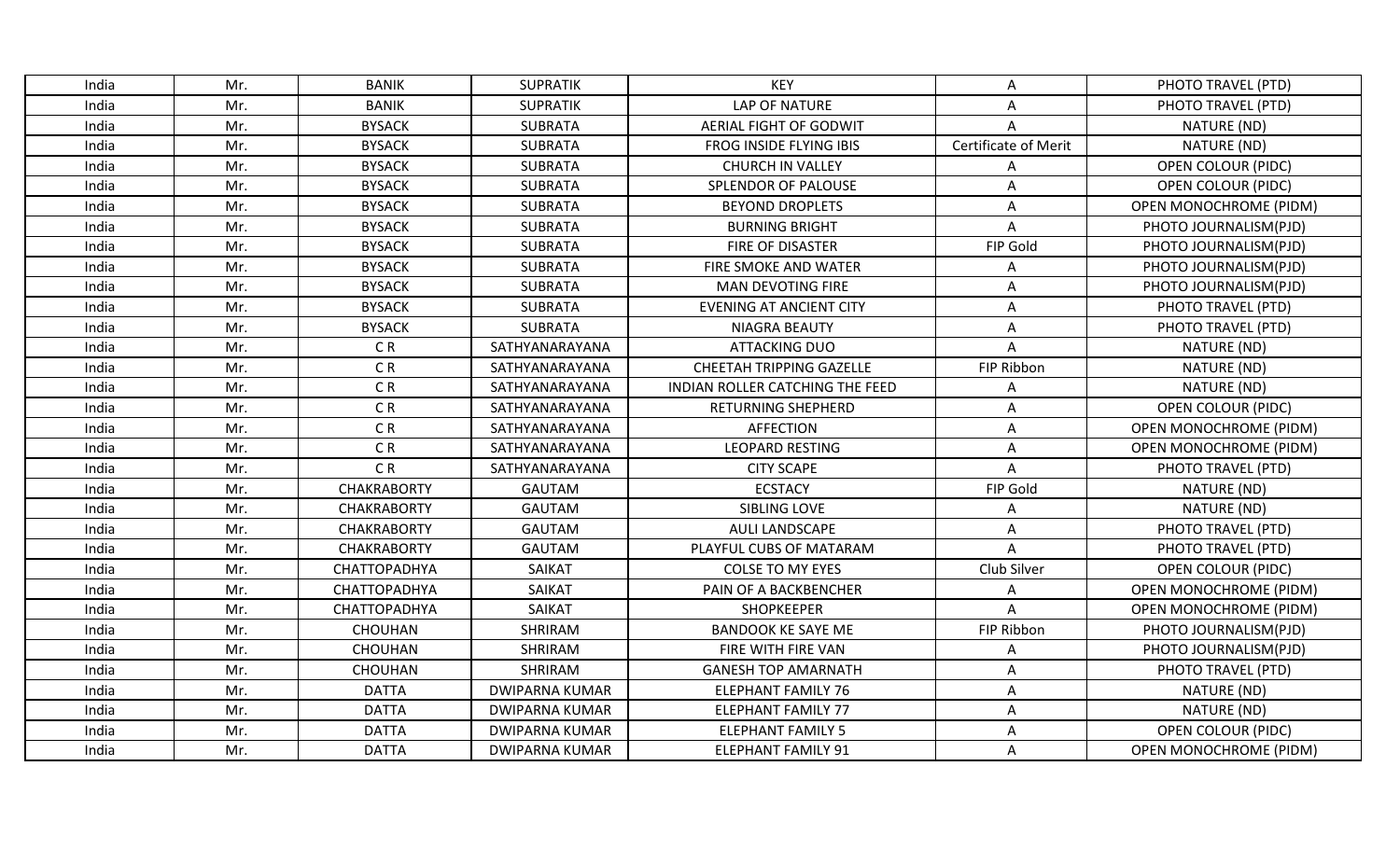| India | Mr. | <b>DATTA</b> | <b>DWIPARNA KUMAR</b> | FESTIVAL 14                     | FIP Gold             | PHOTO TRAVEL (PTD)            |
|-------|-----|--------------|-----------------------|---------------------------------|----------------------|-------------------------------|
| India | Mr. | <b>DATTA</b> | <b>DWIPARNA KUMAR</b> | FESTIVAL IN BHUTAN 3738         | А                    | PHOTO TRAVEL (PTD)            |
| India | Mr. | <b>DATTA</b> | <b>DWIPARNA KUMAR</b> | <b>MANASTERY AT LEY</b>         | Α                    | PHOTO TRAVEL (PTD)            |
| India | Mr. | <b>DATTA</b> | <b>SAMIR KUMAR</b>    | <b>PRINCESS</b>                 | Α                    | <b>OPEN COLOUR (PIDC)</b>     |
| India | Mr. | <b>DATTA</b> | <b>SAMIR KUMAR</b>    | CARE                            | A                    | PHOTO JOURNALISM(PJD)         |
| India | Mr. | <b>DATTA</b> | <b>SAMIR KUMAR</b>    | LADDU HOLI FESTIVAL             | A                    | PHOTO JOURNALISM(PJD)         |
| India | Mr. | <b>DATTA</b> | <b>SAMIR KUMAR</b>    | PLEASANT MOMENT                 | A                    | PHOTO JOURNALISM(PJD)         |
| India | Mr. | <b>DATTA</b> | <b>SAMIR KUMAR</b>    | <b>TRADITIONAL HARMONY</b>      | Certificate of Merit | PHOTO JOURNALISM(PJD)         |
| India | Mr. | <b>DATTA</b> | <b>SAMIR KUMAR</b>    | <b>JOURNEY TO PARADISE</b>      | A                    | PHOTO TRAVEL (PTD)            |
| India | Mr. | <b>DEY</b>   | <b>MAINAK</b>         | RINGTAILED LEMUR MOTHER AND SON | A                    | NATURE (ND)                   |
| India | Mr. | <b>DEY</b>   | <b>MAINAK</b>         | THE AFFECTIONATE MOTHER         | A                    | NATURE (ND)                   |
| India | Mr. | <b>DEY</b>   | <b>MAINAK</b>         | SET THE SOUL FREE               | A                    | OPEN COLOUR (PIDC)            |
| India | Mr. | <b>DEY</b>   | <b>MAINAK</b>         | POSTA MAN 1                     | A                    | <b>OPEN MONOCHROME (PIDM)</b> |
| India | Mr. | <b>DEY</b>   | <b>MAINAK</b>         | <b>CARRY THE MONK</b>           | Α                    | PHOTO JOURNALISM(PJD)         |
| India | Mr. | <b>DEY</b>   | <b>MAINAK</b>         | <b>HANGING MONK OF GAJON</b>    | A                    | PHOTO JOURNALISM(PJD)         |
| India | Mr. | <b>DEY</b>   | <b>MAINAK</b>         | MONK HANGING RUN IN CHOROK FAIR | Α                    | PHOTO JOURNALISM(PJD)         |
| India | Mr. | <b>DEY</b>   | <b>MAINAK</b>         | RITUALS IN GUPTIPARA RATHYATRA  | A                    | PHOTO JOURNALISM(PJD)         |
| India | Mr. | <b>DEY</b>   | <b>MAINAK</b>         | DANCE OF DEVOTION               | $\overline{A}$       | PHOTO TRAVEL (PTD)            |
| India | Mr. | <b>DEY</b>   | <b>MAINAK</b>         | MACHUPICHU                      | Club Bronze          | PHOTO TRAVEL (PTD)            |
| India | Mr. | <b>DEY</b>   | <b>MAINAK</b>         | WORLD WONDER MACHUPICHU         | Α                    | PHOTO TRAVEL (PTD)            |
| India | Mr. | <b>DEY</b>   | <b>TARAKNATH</b>      | <b>BALD EAGLE WITH FOX KIT</b>  | A                    | NATURE (ND)                   |
| India | Mr. | <b>DEY</b>   | TARAKNATH             | OSPREY 590                      | Α                    | NATURE (ND)                   |
| India | Mr. | <b>DEY</b>   | <b>TARAKNATH</b>      | <b>BADLANDS DISCOVERY</b>       | A                    | <b>OPEN COLOUR (PIDC)</b>     |
| India | Mr. | <b>DEY</b>   | <b>TARAKNATH</b>      | <b>HELPING HANDS</b>            | Α                    | OPEN COLOUR (PIDC)            |
| India | Mr. | <b>DEY</b>   | <b>TARAKNATH</b>      | <b>DEEPLY FOCUSED</b>           | A                    | <b>OPEN MONOCHROME (PIDM)</b> |
| India | Mr. | <b>DEY</b>   | <b>TARAKNATH</b>      | <b>COLLISION 964</b>            | Α                    | PHOTO JOURNALISM(PJD)         |
| India | Mr. | <b>DEY</b>   | <b>TARAKNATH</b>      | RESCUE 083                      | A                    | PHOTO JOURNALISM(PJD)         |
| India | Mr. | <b>DEY</b>   | <b>TARAKNATH</b>      | DEVOTEE OF GOLDEN TEMPLE        | FIP Ribbon           | PHOTO TRAVEL (PTD)            |
| India | Mr. | <b>DEY</b>   | <b>TARAKNATH</b>      | DEVOTEE OF GOLDEN TEMPLE 2      | A                    | PHOTO TRAVEL (PTD)            |
| India | Mr. | <b>DEY</b>   | <b>TARAKNATH</b>      | <b>FROZEN ARCS</b>              | A                    | PHOTO TRAVEL (PTD)            |
| India | Mr. | <b>DEY</b>   | <b>TARAKNATH</b>      | SPOKANE 2445                    | A                    | PHOTO TRAVEL (PTD)            |
| India | Mr. | <b>GHOSH</b> | <b>SOUMEN KUMAR</b>   | <b>ABOUT TO BITE</b>            | Α                    | NATURE (ND)                   |
| India | Mr. | <b>GHOSH</b> | <b>SOUMEN KUMAR</b>   | <b>GENTLE JAWS</b>              | <b>FIAP Ribbon</b>   | NATURE (ND)                   |
| India | Mr. | <b>GHOSH</b> | <b>SOUMEN KUMAR</b>   | <b>I SURRENDER</b>              | A                    | NATURE (ND)                   |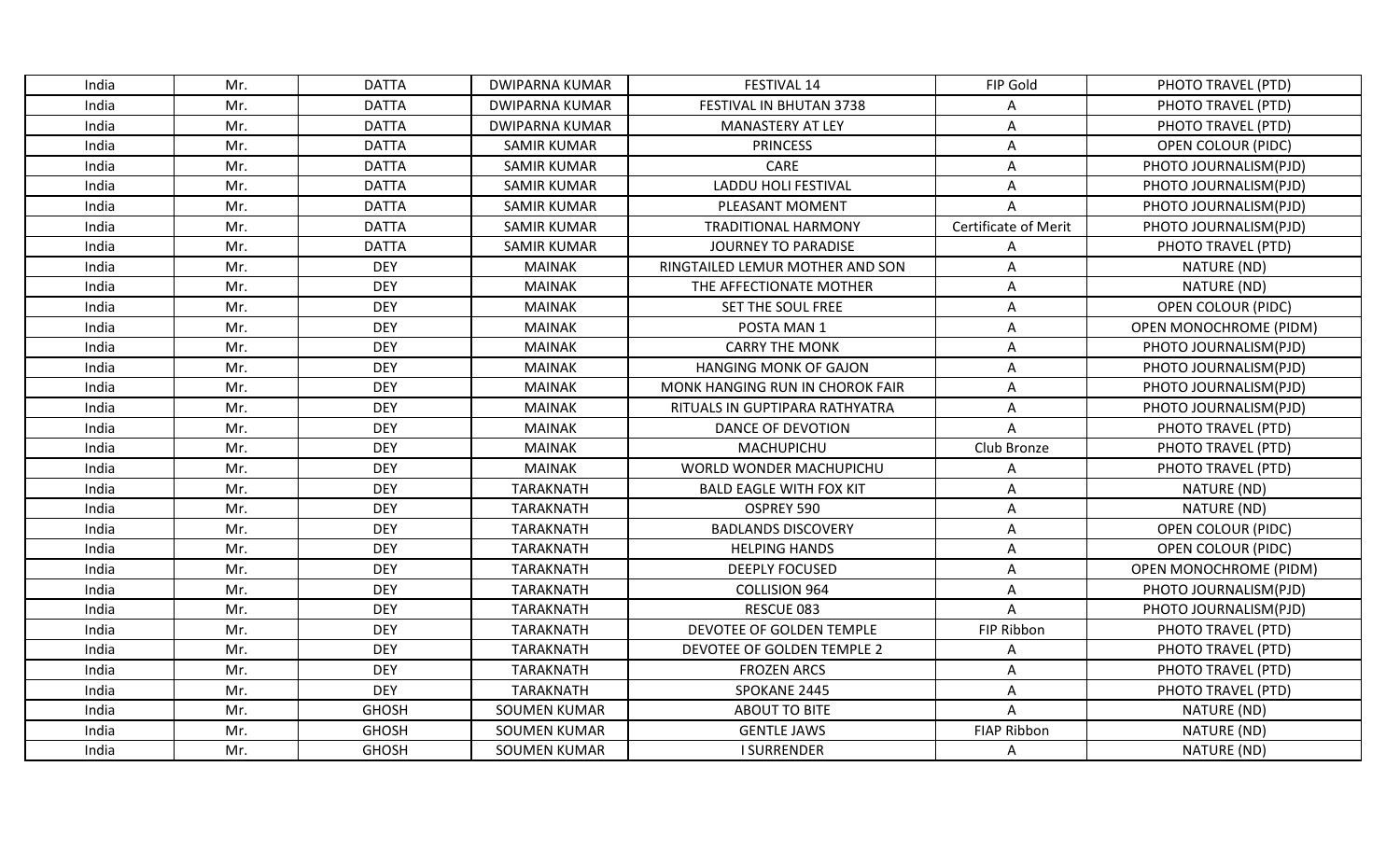| India | Mr. | <b>GHOSH</b>     | <b>SOUMEN KUMAR</b>    | <b>LEAVE ME</b>                     | A                           | NATURE (ND)                   |
|-------|-----|------------------|------------------------|-------------------------------------|-----------------------------|-------------------------------|
| India | Mr. | <b>GHOSH</b>     | <b>SOUMEN KUMAR</b>    | <b>COMFORT</b>                      | A                           | <b>OPEN COLOUR (PIDC)</b>     |
| India | Mr. | <b>GHOSH</b>     | <b>SOUMEN KUMAR</b>    | <b>HIDE AND SEEK</b>                | Certificate of Merit        | OPEN COLOUR (PIDC)            |
| India | Mr. | <b>GHOSH</b>     | <b>SOUMEN KUMAR</b>    | <b>INTIMACY</b>                     | A                           | <b>OPEN COLOUR (PIDC)</b>     |
| India | Mr. | <b>GHOSH</b>     | <b>SOUMEN KUMAR</b>    | <b>SORRY MOM</b>                    | Α                           | <b>OPEN COLOUR (PIDC)</b>     |
| India | Mr. | <b>GHOSH</b>     | <b>SOUMEN KUMAR</b>    | <b>WATCHING JAGUAR</b>              | Α                           | PHOTO TRAVEL (PTD)            |
| India | Mr. | <b>JAGTIANI</b>  | <b>RAKESH</b>          | <b>OASIS OF FAITH</b>               | Α                           | <b>OPEN MONOCHROME (PIDM)</b> |
| India | Mr. | <b>JANA</b>      | <b>DIPANKAR</b>        | <b>ANGELIC IVLINA</b>               | FIP Ribbon                  | <b>OPEN COLOUR (PIDC)</b>     |
| India | Mr. | <b>JANA</b>      | <b>DIPANKAR</b>        | ELEGANT PIYALI                      | A                           | <b>OPEN COLOUR (PIDC)</b>     |
| India | Mr. | <b>JANA</b>      | <b>DIPANKAR</b>        | <b>ELEGANT SHILPA</b>               | Α                           | <b>OPEN COLOUR (PIDC)</b>     |
| India | Mr. | <b>JANA</b>      | <b>DIPANKAR</b>        | <b>IVLINA MONOCHROME 2</b>          | Α                           | <b>OPEN MONOCHROME (PIDM)</b> |
| India | Mr. | <b>JANA</b>      | PARTHA PRATIM          | SADHU                               | A                           | OPEN MONOCHROME (PIDM)        |
| India | Mr. | <b>JANA</b>      | PARTHA PRATIM          | CITY LIFE DURING MONSOON 15         | Α                           | PHOTO JOURNALISM(PJD)         |
| India | Mr. | <b>JANA</b>      | PARTHA PRATIM          | CITY ROAD DURING MONSOON            | A                           | PHOTO JOURNALISM(PJD)         |
| India | Mr. | <b>JANA</b>      | PARTHA PRATIM          | <b>CITY ROAD DURING MONSOON 5</b>   | Α                           | PHOTO JOURNALISM(PJD)         |
| India | Mr. | <b>JANA</b>      | PARTHA PRATIM          | <b>LAKE NAKO</b>                    | Α                           | PHOTO TRAVEL (PTD)            |
| India | Mr. | <b>KAPOOR</b>    | <b>CHETAN</b>          | <b>GOLDEN TIME</b>                  | Α                           | NATURE (ND)                   |
| India | Mr. | <b>KAPOOR</b>    | <b>CHETAN</b>          | BLUE RAILINGS AND A CLEANER         | Α                           | <b>OPEN COLOUR (PIDC)</b>     |
| India | Mr. | <b>KAPOOR</b>    | <b>CHETAN</b>          | <b>WORKING LADY AND A FATHER</b>    | Α                           | <b>OPEN COLOUR (PIDC)</b>     |
| India | Mr. | <b>KAPOOR</b>    | <b>CHETAN</b>          | <b>LAST DESTINATION</b>             | A                           | <b>OPEN MONOCHROME (PIDM)</b> |
| India | Mr. | <b>KAPOOR</b>    | <b>CHETAN</b>          | <b>WANA FLY LIKE CLOUDS</b>         | <b>Certificate of Merit</b> | <b>OPEN MONOCHROME (PIDM)</b> |
| India | Mr. | <b>KAPOOR</b>    | <b>CHETAN</b>          | DESHERA 2021                        | <b>Certificate of Merit</b> | PHOTO JOURNALISM(PJD)         |
| India | Mr. | <b>KAPOOR</b>    | <b>CHETAN</b>          | <b>SNOW ON HIGHWAY</b>              | A                           | PHOTO TRAVEL (PTD)            |
| India | Mr. | <b>KIKKERI</b>   | <b>DEVARAJASETTY S</b> | SLOTH BEAR AND PIGGYS 3             | A                           | NATURE (ND)                   |
| India | Mr. | <b>KIKKERI</b>   | <b>DEVARAJASETTY S</b> | <b>KAMBALA</b>                      | A                           | <b>OPEN COLOUR (PIDC)</b>     |
| India | Mr. | <b>KIKKERI</b>   | <b>DEVARAJASETTY S</b> | <b>CACTH ME</b>                     | Α                           | PHOTO JOURNALISM(PJD)         |
| India | Mr. | <b>KIKKERI</b>   | <b>DEVARAJASETTY S</b> | HORI CONTROLLING WITH NET 2021      | $\mathsf A$                 | PHOTO JOURNALISM(PJD)         |
| India | Mr. | KIKKERI          | <b>DEVARAJASETTY S</b> | HORI FESTIVAL ANNADATHA 2           | A                           | PHOTO JOURNALISM(PJD)         |
| India | Mr. | <b>KIKKERI</b>   | <b>DEVARAJASETTY S</b> | SHANKRANTHI FESTIVAL21              | A                           | PHOTO JOURNALISM(PJD)         |
| India | Mr. | <b>KORLAPATI</b> | SARASWATIRAO           | <b>BRAHMINY KITE EATING FISH 03</b> | Α                           | NATURE (ND)                   |
| India | Mr. | KORLAPATI        | SARASWATIRAO           | <b>BULL FROGS MATING</b>            | A                           | NATURE (ND)                   |
| India | Mr. | KORLAPATI        | SARASWATIRAO           | <b>GREY HERONS</b>                  | A                           | NATURE (ND)                   |
| India | Mr. | <b>KORLAPATI</b> | SARASWATIRAO           | SPOT BILLED PELICAN TOSSED FISH     | FIP Ribbon                  | NATURE (ND)                   |
| India | Mr. | <b>KORLAPATI</b> | SARASWATIRAO           | MY DREAM 02                         | Α                           | <b>OPEN COLOUR (PIDC)</b>     |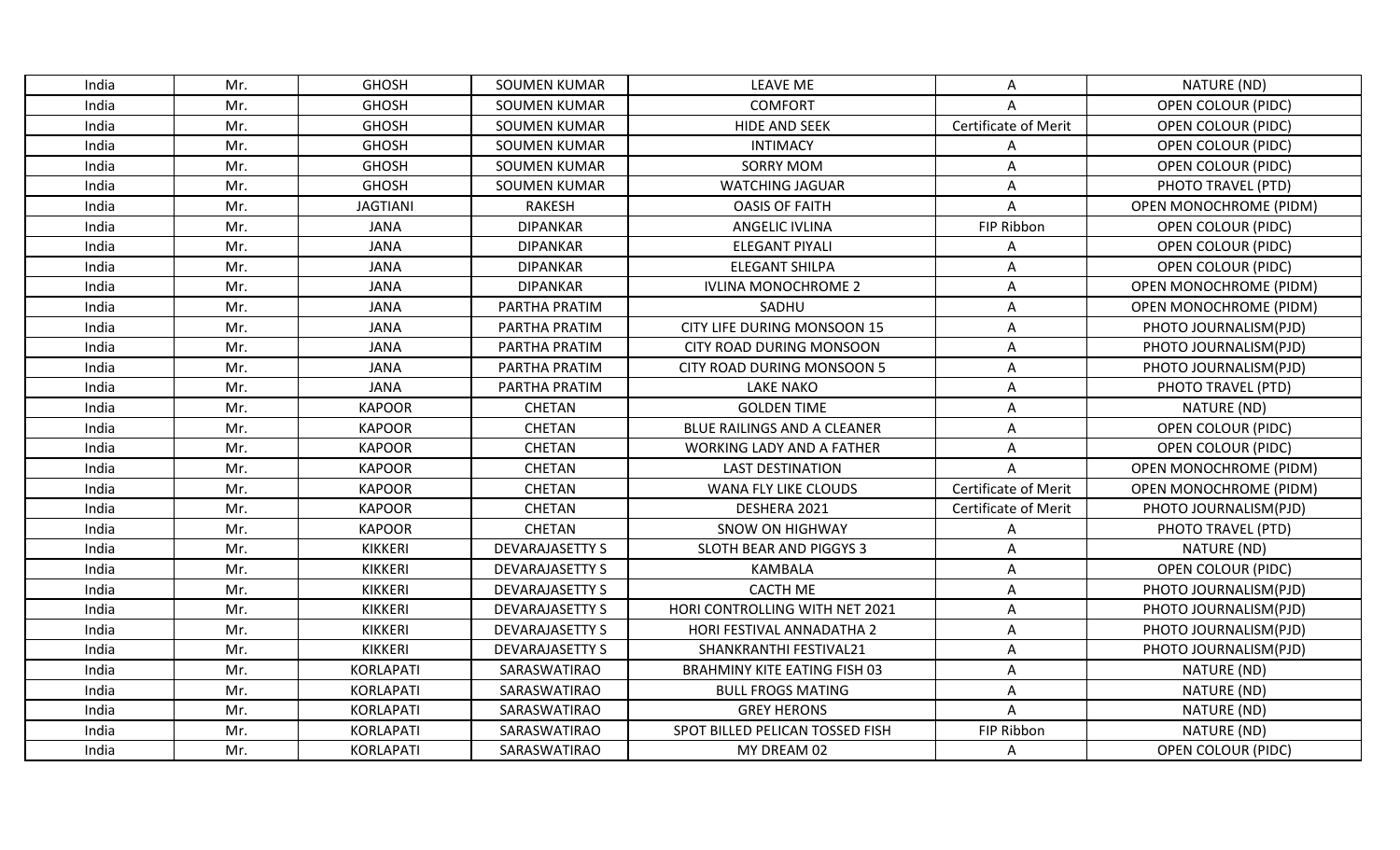| India | Mr. | KORLAPATI            | SARASWATIRAO      | <b>INDIAN NAVY DAY SHOW</b> | Α                  | PHOTO JOURNALISM(PJD)         |
|-------|-----|----------------------|-------------------|-----------------------------|--------------------|-------------------------------|
| India | Mr. | KORLAPATI            | SARASWATIRAO      | <b>ROAD CROSSING</b>        | A                  | PHOTO JOURNALISM(PJD)         |
| India | Mr. | KORLAPATI            | SARASWATIRAO      | WOMEN HOCKEY AT KAKINADA    | A                  | PHOTO JOURNALISM(PJD)         |
| India | Mr. | KORLAPATI            | SARASWATIRAO      | PRABHALU                    | Α                  | PHOTO TRAVEL (PTD)            |
| India | Mr. | <b>KORLAPATI</b>     | SARASWATIRAO      | <b>SANKRANTI PRABHA</b>     | A                  | PHOTO TRAVEL (PTD)            |
| India | Mr. | <b>KUNDU</b>         | <b>BISWAPRIYO</b> | PULLING THE TREE DOWN       | FIP Ribbon         | PHOTO JOURNALISM(PJD)         |
| India | Mr. | <b>KUNDU</b>         | <b>BISWAPRIYO</b> | <b>SMOKY ENGULFMENT</b>     | Α                  | PHOTO JOURNALISM(PJD)         |
| India | Mr. | <b>KUNDU</b>         | <b>BISWAPRIYO</b> | <b>CROSSING THE BRIDGE</b>  | A                  | PHOTO TRAVEL (PTD)            |
| India | Mr. | <b>MALAKAR</b>       | <b>SANKAR</b>     | <b>DARK CHILDHOOD</b>       | A                  | <b>OPEN MONOCHROME (PIDM)</b> |
| India | Mr. | MALAKAR              | SANKAR            | <b>TIGER NEST</b>           | Α                  | PHOTO TRAVEL (PTD)            |
| India | Mr. | <b>MALLIK</b>        | <b>MANAS</b>      | <b>BUDDHISTS ON PRAYER</b>  | Α                  | PHOTO TRAVEL (PTD)            |
| India | Mr. | <b>NATH</b>          | <b>MRINAL</b>     | <b>WATHBA CYCLE RACE</b>    | Α                  | PHOTO JOURNALISM(PJD)         |
| India | Mr. | <b>NATH</b>          | <b>MRINAL</b>     | <b>GRAND CANAL VENICE</b>   | A                  | PHOTO TRAVEL (PTD)            |
| India | Mr. | <b>NATH</b>          | <b>MRINAL</b>     | <b>PALM JUMEIRAH</b>        | Α                  | PHOTO TRAVEL (PTD)            |
| India | Mr. | <b>NATH</b>          | <b>MRINAL</b>     | ROYAL CENOTAPHS             | Α                  | PHOTO TRAVEL (PTD)            |
| India | Mr. | <b>NATH</b>          | <b>SUBRATA</b>    | <b>KABADI</b>               | Α                  | NATURE (ND)                   |
| India | Mr. | <b>NATH</b>          | <b>SUBRATA</b>    | <b>THREE</b>                | Α                  | NATURE (ND)                   |
| India | Mr. | <b>NATH</b>          | <b>SUBRATA</b>    | <b>LAYERS 2</b>             | A                  | <b>OPEN MONOCHROME (PIDM)</b> |
| India | Mr. | <b>NATH</b>          | <b>SUBRATA</b>    | STEPS TO GOD                | A                  | PHOTO JOURNALISM(PJD)         |
| India | Mr. | <b>NATH</b>          | <b>SUBRATA</b>    | <b>DAKSHINESWAR 2</b>       | A                  | PHOTO TRAVEL (PTD)            |
| India | Mr. | <b>ROY</b>           | <b>BIPLAB</b>     | SEEPENT EAGLE WITH SNAKE    | Α                  | NATURE (ND)                   |
| India | Mr. | <b>ROY</b>           | <b>BIPLAB</b>     | PEEKING BEHIND              | Α                  | <b>OPEN MONOCHROME (PIDM)</b> |
| India | Mr. | <b>ROY CHOWDHURY</b> | <b>PRADIPTA</b>   | <b>AGONY</b>                | A                  | <b>OPEN MONOCHROME (PIDM)</b> |
| India | Mr. | <b>ROY CHOWDHURY</b> | <b>PRADIPTA</b>   | <b>CARE OF NATURE</b>       | A                  | OPEN MONOCHROME (PIDM)        |
| India | Mr. | <b>ROY CHOWDHURY</b> | PRADIPTA          | <b>EYE OF TRUTH</b>         | Α                  | OPEN MONOCHROME (PIDM)        |
| India | Mr. | <b>ROY CHOWDHURY</b> | <b>PRADIPTA</b>   | <b>BAGREE ON FIRE</b>       | Α                  | PHOTO JOURNALISM(PJD)         |
| India | Mr. | <b>ROY CHOWDHURY</b> | PRADIPTA          | <b>AMONG THE HILLS</b>      | A                  | PHOTO TRAVEL (PTD)            |
| India | Mr. | <b>ROY CHOWDHURY</b> | <b>PRADIPTA</b>   | <b>JOURNEY TOWARDS</b>      | A                  | PHOTO TRAVEL (PTD)            |
| India | Mr. | SARKAR               | PRANAB            | LION HUNTING BUFFALO        | Α                  | NATURE (ND)                   |
| India | Mr. | SARKAR               | PRANAB            | <b>REST AFTER MEALS</b>     | Α                  | NATURE (ND)                   |
| India | Mr. | <b>SARKAR</b>        | PRANAB            | COME TO ME                  | A                  | <b>OPEN COLOUR (PIDC)</b>     |
| India | Mr. | SARKAR               | <b>PRANAB</b>     | <b>LEISURE TIME</b>         | <b>FIAP Ribbon</b> | OPEN COLOUR (PIDC)            |
| India | Mr. | <b>SARKAR</b>        | PRANAB            | OPTICAL ILLUSION            | Α                  | <b>OPEN MONOCHROME (PIDM)</b> |
| India | Mr. | SARKAR               | <b>PRANAB</b>     | SPARKLING RED 2             | A                  | <b>OPEN MONOCHROME (PIDM)</b> |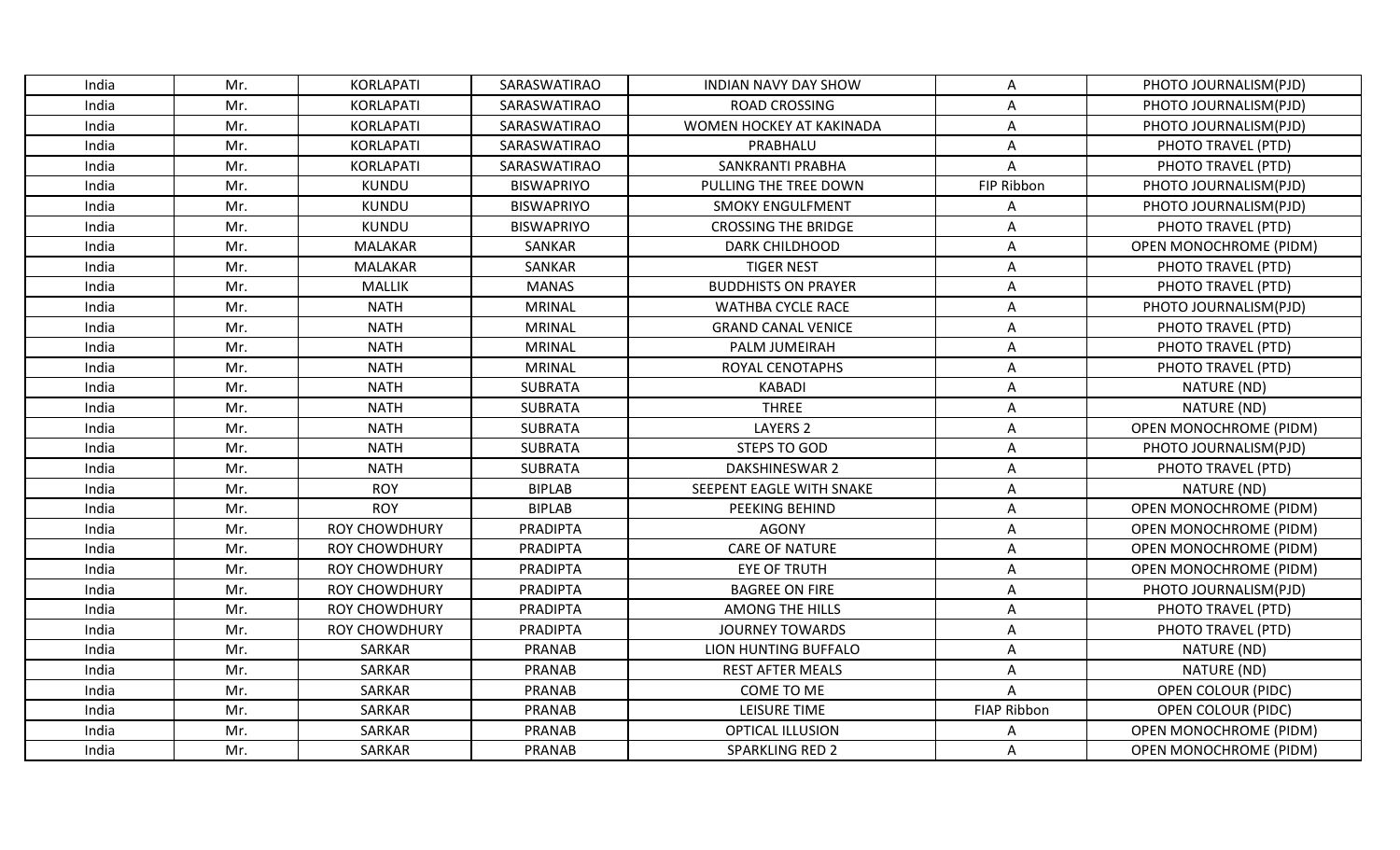| India | Mr.  | SARKAR                    | <b>PRANAB</b>   | WE MAKE LOVE                   | Α                           | <b>OPEN MONOCHROME (PIDM)</b> |
|-------|------|---------------------------|-----------------|--------------------------------|-----------------------------|-------------------------------|
| India | Mr.  | SARKAR                    | PRANAB          | <b>DONDI ON RITUALS</b>        | A                           | PHOTO JOURNALISM(PJD)         |
| India | Mr.  | SARKAR                    | PRANAB          | ON WAY KUTI VILLAGE            | A                           | PHOTO TRAVEL (PTD)            |
| India | Mr.  | SARKAR                    | <b>PRANAB</b>   | WAY TO MANASH KAILASH 2        | A                           | PHOTO TRAVEL (PTD)            |
| India | Mr.  | <b>SARKAR</b>             | SAMIR           | FLYING OVER THE FLOATING ICE   | $\mathsf A$                 | NATURE (ND)                   |
| India | Mr.  | SARKAR                    | SAMIR           | WALRUS 1                       | FIP Ribbon                  | NATURE (ND)                   |
| India | Mr.  | <b>SARKAR</b>             | SAMIR           | <b>TISTA</b>                   | Α                           | OPEN COLOUR (PIDC)            |
| India | Mr.  | SARKAR                    | SAMIR           | <b>SUKANYA 5</b>               | $\overline{A}$              | <b>OPEN MONOCHROME (PIDM)</b> |
| India | Mr.  | <b>SARKAR</b>             | SAMIR           | <b>WALKING ON FIRE</b>         | FIP Ribbon                  | PHOTO JOURNALISM(PJD)         |
| India | Mr.  | <b>SARKAR</b>             | SAMIR           | AMAZING MACHUPICCHU            | <b>Certificate of Merit</b> | PHOTO TRAVEL (PTD)            |
| India | Mr.  | SARKAR                    | SAMIR           | <b>IGUAZU</b>                  | A                           | PHOTO TRAVEL (PTD)            |
| India | Mr.  | SARKAR                    | SAMIR           | JOURNEY INTO THE ICE WALL      | Α                           | PHOTO TRAVEL (PTD)            |
| India | Mr.  | SARKAR                    | SAMIR           | MACHU PICCHU INCA CIVILISATION | A                           | PHOTO TRAVEL (PTD)            |
| India | Mr.  | <b>THURUPATI</b>          | SATYANARAYANA   | <b>CROCKER CARRYUING POTS</b>  | A                           | <b>OPEN MONOCHROME (PIDM)</b> |
| India | Mr.  | THURUPATI                 | SATYANARAYANA   | <b>DANCEING FOR POTHARAJ</b>   | Α                           | PHOTO JOURNALISM(PJD)         |
| India | Mr.  | YADAGIRI                  | KATHROJU        | <b>MEETING BEETELS</b>         | Α                           | NATURE (ND)                   |
| India | Mr.  | YADAGIRI                  | <b>KATHROJU</b> | <b>BUTTER MILK</b>             | Α                           | OPEN COLOUR (PIDC)            |
| India | Mr.  | YADAGIRI                  | KATHROJU        | <b>TOGETHER</b>                | A                           | <b>OPEN COLOUR (PIDC)</b>     |
| India | Mr.  | YADAGIRI                  | KATHROJU        | <b>ARTIST OF GOD</b>           | Club Gold                   | <b>OPEN MONOCHROME (PIDM)</b> |
| India | Mr.  | YADAGIRI                  | KATHROJU        | <b>THIRSTY</b>                 | A                           | PHOTO JOURNALISM(PJD)         |
| India | Mr.  | YADAGIRI                  | KATHROJU        | <b>TOWARDS NIMANJANAM</b>      | Certificate of Merit        | PHOTO TRAVEL (PTD)            |
| India | Mrs. | <b>BAIDYA</b>             | <b>JOLLY</b>    | <b>TRUE BEAUTY</b>             | Α                           | <b>OPEN COLOUR (PIDC)</b>     |
| India | Mrs. | <b>BAIDYA</b>             | <b>JOLLY</b>    | <b>DUET KNOTS</b>              | $\overline{A}$              | <b>OPEN MONOCHROME (PIDM)</b> |
| India | Mrs. | <b>BANERJEE MUKHERJEE</b> | LOPAMUDRA       | THE WINNER TAKES IT ALL        | A                           | NATURE (ND)                   |
| India | Mrs. | <b>BANERJEE MUKHERJEE</b> | LOPAMUDRA       | <b>BENARAS GHAT 4</b>          | A                           | PHOTO JOURNALISM(PJD)         |
| India | Mrs. | <b>BANERJEE MUKHERJEE</b> | LOPAMUDRA       | RAVANGLA                       | Α                           | PHOTO TRAVEL (PTD)            |
| India | Mrs. | <b>MAZUMDER</b>           | <b>RUBY</b>     | <b>FLYCATCHERS CATCH</b>       | $\mathsf A$                 | NATURE (ND)                   |
| India | Mrs. | <b>MAZUMDER</b>           | <b>RUBY</b>     | <b>AAVERI</b>                  | A                           | <b>OPEN COLOUR (PIDC)</b>     |
| India | Mrs. | <b>MAZUMDER</b>           | <b>RUBY</b>     | ANGER                          | A                           | <b>OPEN COLOUR (PIDC)</b>     |
| India | Mrs. | <b>MAZUMDER</b>           | <b>RUBY</b>     | <b>ROSE GARDEN</b>             | A                           | <b>OPEN MONOCHROME (PIDM)</b> |
| India | Mrs. | <b>MAZUMDER</b>           | <b>RUBY</b>     | <b>CHHAT</b>                   | FIP Ribbon                  | PHOTO JOURNALISM(PJD)         |
| India | Mrs. | <b>MAZUMDER</b>           | <b>RUBY</b>     | <b>WATER LOGGED</b>            | Α                           | PHOTO JOURNALISM(PJD)         |
| India | Mrs. | <b>MAZUMDER</b>           | <b>RUBY</b>     | <b>DOCHULAPASS</b>             | Α                           | PHOTO TRAVEL (PTD)            |
| India | Mrs. | <b>MAZUMDER</b>           | <b>RUBY</b>     | <b>RATH</b>                    | A                           | PHOTO TRAVEL (PTD)            |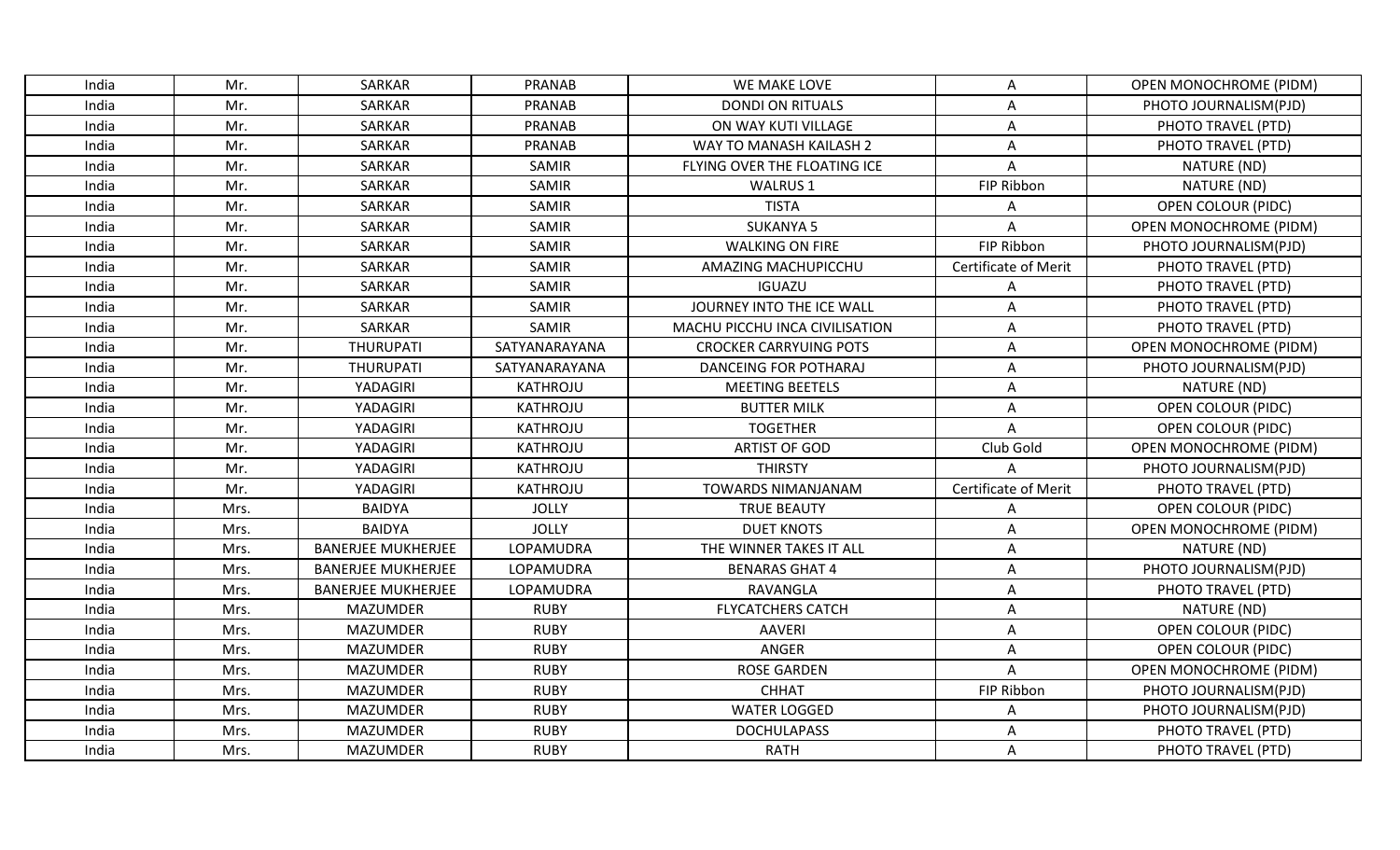| India     | Mrs. | <b>NAYAK</b>  | <b>TANUSRI</b>  | <b>FROG JUMP</b>              | Α                           | NATURE (ND)                   |
|-----------|------|---------------|-----------------|-------------------------------|-----------------------------|-------------------------------|
| India     | Mrs. | <b>NAYAK</b>  | <b>TANUSRI</b>  | A SWEET FAMILY EVENING        | A                           | <b>OPEN COLOUR (PIDC)</b>     |
| India     | Mrs. | <b>NAYAK</b>  | <b>TANUSRI</b>  | <b>BEAUTY WITH FLOWER</b>     | A                           | <b>OPEN MONOCHROME (PIDM)</b> |
| India     | Mrs. | <b>NAYAK</b>  | <b>TANUSRI</b>  | <b>AFRICAN SAFARI</b>         | A                           | PHOTO TRAVEL (PTD)            |
| India     | Mrs. | <b>NAYAK</b>  | <b>TANUSRI</b>  | PLAYING TIME                  | A                           | PHOTO TRAVEL (PTD)            |
| India     | Ms.  | <b>DAS</b>    | <b>NABANITA</b> | <b>ETHNIC BEAUTY</b>          | A                           | <b>OPEN COLOUR (PIDC)</b>     |
| India     | Ms.  | <b>DAS</b>    | <b>NABANITA</b> | <b>OLD MEMORIES</b>           | FIP Gold                    | <b>OPEN COLOUR (PIDC)</b>     |
| India     | Ms.  | <b>DAS</b>    | <b>NABANITA</b> | <b>CASUALLY BOLD</b>          | Λ                           | OPEN MONOCHROME (PIDM)        |
| India     | Ms.  | <b>DAS</b>    | <b>NABANITA</b> | <b>CLASSIC ALBUM</b>          | <b>Certificate of Merit</b> | <b>OPEN MONOCHROME (PIDM)</b> |
| India     | Ms.  | <b>DAS</b>    | <b>NABANITA</b> | <b>INFUSION</b>               | Α                           | <b>OPEN MONOCHROME (PIDM)</b> |
| India     | Ms.  | <b>DAS</b>    | <b>NABANITA</b> | THE PEACE PAGODA              | A                           | PHOTO TRAVEL (PTD)            |
| India     | Ms.  | <b>DAS</b>    | SHARMALI        | <b>GROUND HORNBIL</b>         | FIP Ribbon                  | NATURE (ND)                   |
| India     | Ms.  | <b>DAS</b>    | SHARMALI        | THREE CHEETAH WITH KILL 0027  | A                           | NATURE (ND)                   |
| India     | Ms.  | <b>DAS</b>    | SHARMALI        | TOPI FIGHT 9635               | A                           | NATURE (ND)                   |
| India     | Ms.  | <b>DAS</b>    | SHARMALI        | OLD AGE DIFFICULTY            | A                           | <b>OPEN COLOUR (PIDC)</b>     |
| India     | Ms.  | <b>DAS</b>    | SHARMALI        | <b>FIRE 5775</b>              | Α                           | PHOTO JOURNALISM(PJD)         |
| India     | Ms.  | <b>DAS</b>    | SHARMALI        | FIRE FIGHTING AT BAGRI MARKET | $\mathsf A$                 | PHOTO JOURNALISM(PJD)         |
| India     | Ms.  | <b>DAS</b>    | SHARMALI        | SINKING CAR 0333              | A                           | PHOTO JOURNALISM(PJD)         |
| India     | Ms.  | <b>DAS</b>    | SHARMALI        | WATER IN MIDDLE KOLKATA 0328  | Α                           | PHOTO JOURNALISM(PJD)         |
| India     | Ms.  | <b>DAS</b>    | SHARMALI        | <b>CHHAT AT TAJ</b>           | A                           | PHOTO TRAVEL (PTD)            |
| India     | Ms.  | DAS           | SHARMALI        | CHHAT AT TAJ 3372             | FIP Ribbon                  | PHOTO TRAVEL (PTD)            |
| Indonesia | Mr.  | <b>WIDODO</b> | <b>SUGIARTO</b> | MORNING AT CUKUL PANGALENGAN  | Α                           | <b>OPEN COLOUR (PIDC)</b>     |
| Indonesia | Mr.  | <b>WIDODO</b> | <b>SUGIARTO</b> | <b>REFLECTION</b>             | A                           | <b>OPEN COLOUR (PIDC)</b>     |
| Indonesia | Mr.  | <b>WIDODO</b> | <b>SUGIARTO</b> | <b>GOOD MORNING SYDNEY</b>    | A                           | <b>OPEN MONOCHROME (PIDM)</b> |
| Indonesia | Mr.  | <b>WIDODO</b> | <b>SUGIARTO</b> | THE MECHANICS                 | A                           | OPEN MONOCHROME (PIDM)        |
| Indonesia | Mr.  | <b>WIDODO</b> | <b>SUGIARTO</b> | <b>DUSK AT RIOMAGGIORE</b>    | A                           | PHOTO TRAVEL (PTD)            |
| Italy     | Mr.  | <b>BUGLI</b>  | PIETRO          | <b>BEACH IN WINTER 4</b>      | A                           | <b>OPEN MONOCHROME (PIDM)</b> |
| Italy     | Mr.  | <b>BUGLI</b>  | <b>PIETRO</b>   | <b>HAFLINGERS 2</b>           | <b>FIAP Ribbon</b>          | <b>OPEN MONOCHROME (PIDM)</b> |
| Italy     | Mr.  | <b>BUGLI</b>  | <b>PIETRO</b>   | <b>BURANO ISLAND 4</b>        | A                           | PHOTO TRAVEL (PTD)            |
| Italy     | Mr.  | DI PANFILO    | <b>VINCENZO</b> | SWAROVSKI                     | FIP Ribbon                  | NATURE (ND)                   |
| Italy     | Mr.  | DI PANFILO    | <b>VINCENZO</b> | <b>WINDOWS</b>                | Α                           | <b>OPEN COLOUR (PIDC)</b>     |
| Italy     | Mr.  | DI PANFILO    | <b>VINCENZO</b> | WITCH MOUNTAIN                | Α                           | <b>OPEN COLOUR (PIDC)</b>     |
| Italy     | Mr.  | DI PANFILO    | <b>VINCENZO</b> | <b>BABE IN RED</b>            | A                           | <b>OPEN MONOCHROME (PIDM)</b> |
| Italy     | Mr.  | DI PANFILO    | <b>VINCENZO</b> | <b>BIKER ON THE ROAD</b>      | Α                           | <b>OPEN MONOCHROME (PIDM)</b> |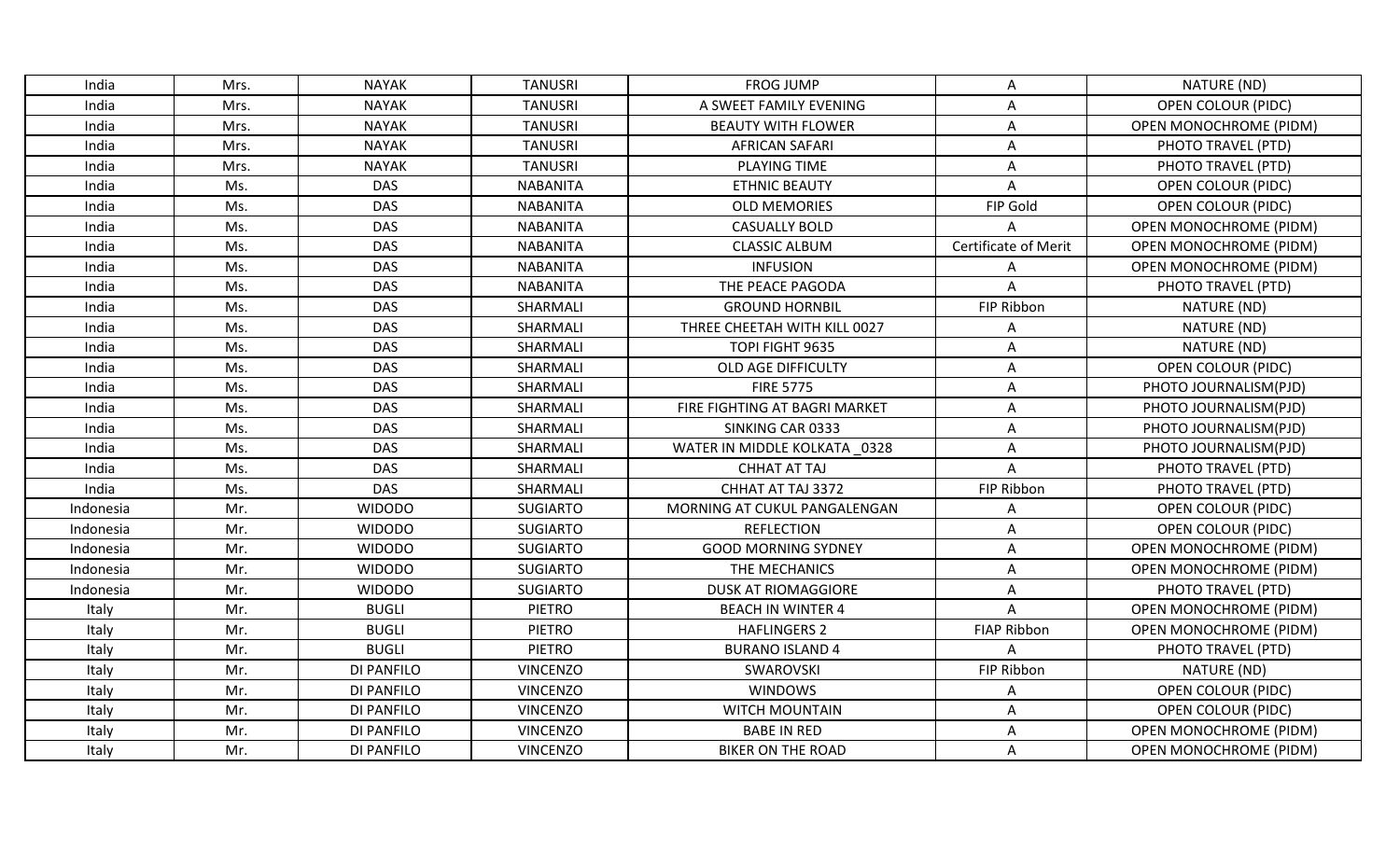| Italy | Mr.  | MAZZOLA          | <b>RENZO</b>     | <b>CODIBUGNOLI</b>                 | Α                    | NATURE (ND)                   |
|-------|------|------------------|------------------|------------------------------------|----------------------|-------------------------------|
| Italy | Mr.  | <b>MAZZOLA</b>   | <b>RENZO</b>     | IL ROSSO IN INVERNO                | A                    | NATURE (ND)                   |
| Italy | Mr.  | <b>MAZZOLA</b>   | <b>RENZO</b>     | LITE SVASSO MAGGIORE               | A                    | NATURE (ND)                   |
| Italy | Mr.  | <b>MAZZOLA</b>   | <b>RENZO</b>     | <b>EREMITA 2</b>                   | A                    | <b>OPEN COLOUR (PIDC)</b>     |
| Italy | Mr.  | <b>MAZZOLA</b>   | <b>RENZO</b>     | NANI <sub>4</sub>                  | A                    | <b>OPEN MONOCHROME (PIDM)</b> |
| Italy | Mr.  | <b>MAZZOLA</b>   | <b>RENZO</b>     | RAGAZZA DASSANEHC 2                | Certificate of Merit | <b>OPEN MONOCHROME (PIDM)</b> |
| Italy | Mr.  | <b>PALETTI</b>   | <b>SILVESTRO</b> | QUARREL 26                         | A                    | NATURE (ND)                   |
| Italy | Mr.  | <b>PALETTI</b>   | <b>SILVESTRO</b> | THE FAMILY 8                       | <b>FIAP Gold</b>     | NATURE (ND)                   |
| Italy | Mr.  | <b>PALETTI</b>   | <b>SILVESTRO</b> | <b>ACTION 3</b>                    | A                    | PHOTO JOURNALISM(PJD)         |
| Italy | Mr.  | PALETTI          | <b>SILVESTRO</b> | GOAL <sub>9</sub>                  | Α                    | PHOTO JOURNALISM(PJD)         |
| Italy | Mr.  | <b>PALETTI</b>   | <b>SILVESTRO</b> | RUGBY 25                           | <b>FIAP Ribbon</b>   | PHOTO JOURNALISM(PJD)         |
| Italy | Mr.  | <b>REGGIO</b>    | <b>ALMANDO</b>   | DOWNHILL 19 32                     | A                    | PHOTO JOURNALISM(PJD)         |
| Italy | Mr.  | <b>REGGIO</b>    | <b>ALMANDO</b>   | RIBBON 32                          | A                    | PHOTO JOURNALISM(PJD)         |
| Italy | Mr.  | <b>ROTONDO</b>   | <b>GIANLUCA</b>  | MOON OVER MANAROLA 2021            | A                    | PHOTO TRAVEL (PTD)            |
| Italy | Mr.  | <b>RUBBOLI</b>   | <b>VENIERO</b>   | <b>LAST DRIVER</b>                 | A                    | <b>OPEN COLOUR (PIDC)</b>     |
| Italy | Mr.  | <b>RUBBOLI</b>   | <b>VENIERO</b>   | <b>OLD HOUSEWIFE</b>               | Α                    | <b>OPEN MONOCHROME (PIDM)</b> |
| Italy | Mr.  | <b>RUBBOLI</b>   | <b>VENIERO</b>   | <b>TRACKS ON THE BEACH</b>         | Α                    | <b>OPEN MONOCHROME (PIDM)</b> |
| Italy | Mr.  | STUPPAZZONI      | PAOLO            | IL BACIO AL TEMPO DEL COVID        | Club Gold            | <b>OPEN COLOUR (PIDC)</b>     |
| Italy | Mr.  | STUPPAZZONI      | PAOLO            | <b>JOSE GALAN IL SALTO</b>         | A                    | <b>OPEN MONOCHROME (PIDM)</b> |
| Italy | Mr.  | STUPPAZZONI      | PAOLO            | PARA TUFFO DI SABBIA               | Α                    | PHOTO JOURNALISM(PJD)         |
| Italy | Mr.  | STUPPAZZONI      | PAOLO            | <b>SENZA LIMITI</b>                | <b>FIAP Gold</b>     | PHOTO JOURNALISM(PJD)         |
| Italy | Mr.  | <b>TOMELLERI</b> | <b>GIUSEPPE</b>  | LIFE ON THE VOLCANOES NR 3         | Α                    | NATURE (ND)                   |
| Italy | Mr.  | <b>TOMELLERI</b> | <b>GIUSEPPE</b>  | <b>HOLIDAY RESIDENCE NR 1</b>      | A                    | <b>OPEN COLOUR (PIDC)</b>     |
| Italy | Mr.  | <b>TOMELLERI</b> | <b>GIUSEPPE</b>  | MANAROLA IN THE STORM              | Α                    | <b>OPEN COLOUR (PIDC)</b>     |
| Italy | Mr.  | <b>TOMELLERI</b> | <b>GIUSEPPE</b>  | PARPARINR 1                        | A                    | <b>OPEN COLOUR (PIDC)</b>     |
| Italy | Mr.  | <b>TOMELLERI</b> | <b>GIUSEPPE</b>  | FOG ON THE HILLS NR 2              | Α                    | OPEN MONOCHROME (PIDM)        |
| Italy | Mr.  | <b>TOMELLERI</b> | <b>GIUSEPPE</b>  | THE BIG TIDE NR 2                  | Α                    | PHOTO JOURNALISM(PJD)         |
| Italy | Mr.  | <b>TOMELLERI</b> | <b>GIUSEPPE</b>  | THE BIG TIDE NR 26                 | A                    | PHOTO JOURNALISM(PJD)         |
| Italy | Mr.  | <b>TOMELLERI</b> | <b>GIUSEPPE</b>  | THE BIG TIDE NR 27                 | <b>FIAP Ribbon</b>   | PHOTO JOURNALISM(PJD)         |
| Italy | Mrs. | <b>TOMASSI</b>   | <b>ANTONELLA</b> | OLD WISE MAN                       | Α                    | <b>OPEN COLOUR (PIDC)</b>     |
| Italy | Mrs. | <b>TOMASSI</b>   | <b>ANTONELLA</b> | WORK IN THE BRICK FACTORY BUILDING | Α                    | <b>OPEN COLOUR (PIDC)</b>     |
| Italy | Mrs. | <b>TOMASSI</b>   | <b>ANTONELLA</b> | FIGHTING AGAINST THE FIRE          | Α                    | PHOTO JOURNALISM(PJD)         |
| Italy | Mrs. | <b>TOMASSI</b>   | <b>ANTONELLA</b> | <b>INDOMITABLE FIRE</b>            | A                    | PHOTO JOURNALISM(PJD)         |
| Italy | Ms.  | <b>DELL IRA</b>  | LAURA            | <b>ENVELOPING VEILS</b>            | Α                    | <b>OPEN COLOUR (PIDC)</b>     |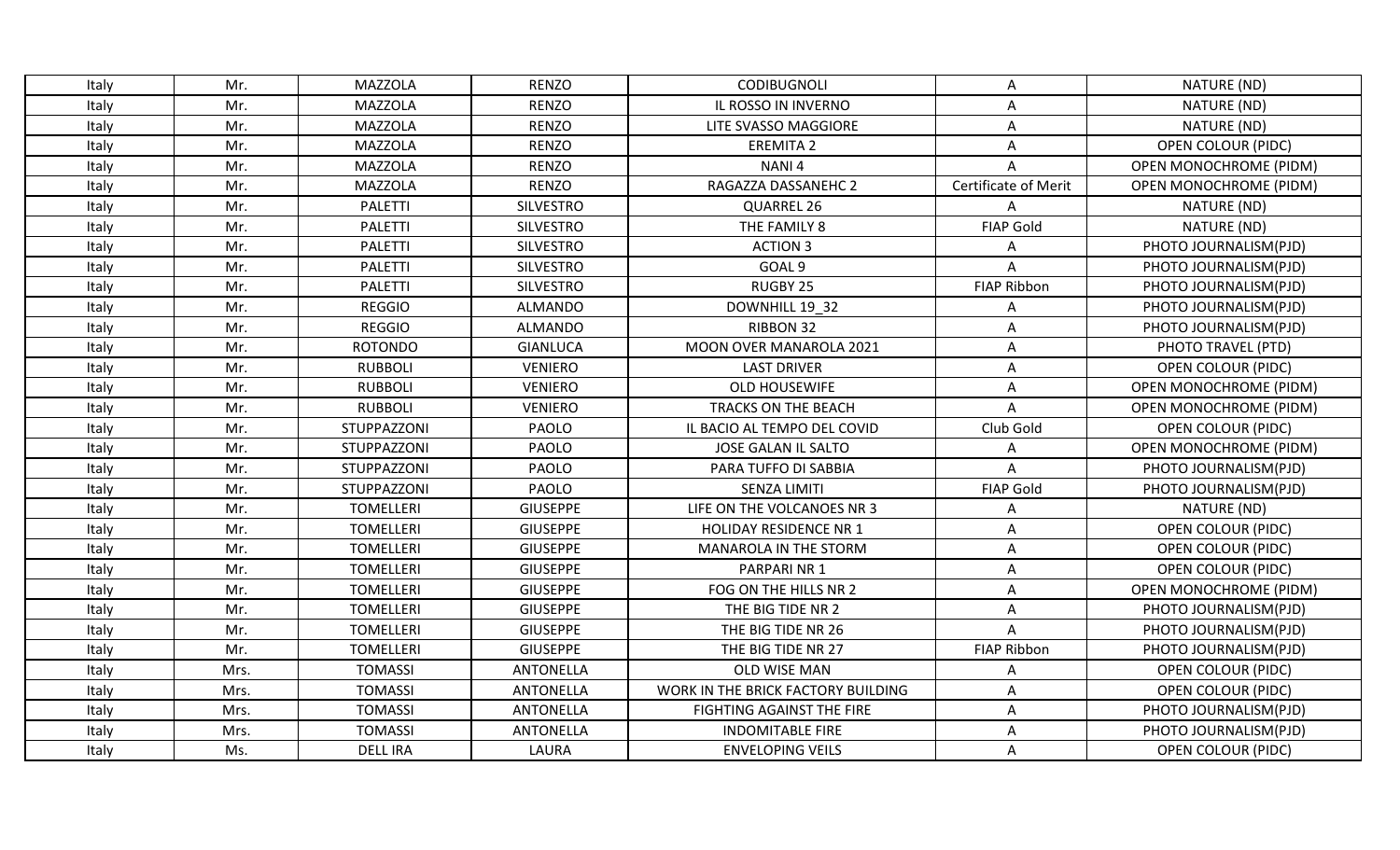| Italy               | Ms.  | <b>DELL IRA</b>        | LAURA                   | <b>TRENO A VAPORE-</b>            | Club Bronze                 | <b>OPEN COLOUR (PIDC)</b>     |
|---------------------|------|------------------------|-------------------------|-----------------------------------|-----------------------------|-------------------------------|
| Italy               | Ms.  | <b>DELL IRA</b>        | LAURA                   | DIPLADENIA-                       | A                           | OPEN MONOCHROME (PIDM)        |
| Italy               | Ms.  | <b>DELL IRA</b>        | LAURA                   | <b>LA TEMPESTA</b>                | Α                           | <b>OPEN MONOCHROME (PIDM)</b> |
| Malta               | Dr.  | <b>CATANIA</b>         | <b>GOTTFRIED</b>        | <b>CANARY WHARF ESCALATORS</b>    | Α                           | OPEN MONOCHROME (PIDM)        |
| Malta               | Dr.  | <b>CATANIA</b>         | <b>GOTTFRIED</b>        | <b>FISH MARKET VENICE</b>         | A                           | <b>OPEN MONOCHROME (PIDM)</b> |
| Malta               | Dr.  | <b>CATANIA</b>         | <b>GOTTFRIED</b>        | CITY OF ARTS AND SCIENCES 20      | Α                           | PHOTO TRAVEL (PTD)            |
| Myanmar             | Mr.  | AMARAPURA              | <b>BOTAW</b>            | <b>FLOATING MARKET</b>            | A                           | <b>OPEN COLOUR (PIDC)</b>     |
| Myanmar             | Mr.  | AMARAPURA              | <b>BOTAW</b>            | <b>DEMONSTRATION</b>              | Α                           | PHOTO JOURNALISM(PJD)         |
| Myanmar             | Mr.  | AMARAPURA              | <b>BOTAW</b>            | <b>FESTIVAL</b>                   | A                           | PHOTO JOURNALISM(PJD)         |
| Myanmar             | Mr.  | AMARAPURA              | <b>BOTAW</b>            | <b>MUSICIANS STRIKE</b>           | A                           | PHOTO JOURNALISM(PJD)         |
| Myanmar             | Mr.  | AMARAPURA              | <b>BOTAW</b>            | <b>STRIKE</b>                     | FIP Ribbon                  | PHOTO JOURNALISM(PJD)         |
| Myanmar             | Mr.  | AMARAPURA              | <b>BOTAW</b>            | <b>ANCIENT CITY BAGAN</b>         | A                           | PHOTO TRAVEL (PTD)            |
| Myanmar             | Mr.  | AUNG                   | HTOO THU                | <b>PRAYING</b>                    | A                           | <b>OPEN MONOCHROME (PIDM)</b> |
| Myanmar             | Mr.  | <b>AUNG</b>            | HTOO THU                | <b>BIKERS STRIKE</b>              | Α                           | PHOTO JOURNALISM(PJD)         |
| Myanmar             | Mr.  | <b>AUNG</b>            | HTOO THU                | <b>RED ICON</b>                   | $\boldsymbol{\mathsf{A}}$   | PHOTO JOURNALISM(PJD)         |
| Myanmar             | Mr.  | <b>AUNG</b>            | HTOO THU                | <b>SPRING REVOLUTION</b>          | <b>Certificate of Merit</b> | PHOTO JOURNALISM(PJD)         |
| Myanmar             | Mr.  | <b>AUNG</b>            | HTOO THU                | <b>AMAZING ANCIENT CITY</b>       | A                           | PHOTO TRAVEL (PTD)            |
| Myanmar             | Mr.  | <b>AUNG</b>            | HTOO THU                | <b>WINTER CLOUDY</b>              | A                           | PHOTO TRAVEL (PTD)            |
| Republic of Ireland | Mr.  | GARGAN                 | <b>OLIVER</b>           | <b>LONE FIGURE</b>                | FIP Ribbon                  | <b>OPEN MONOCHROME (PIDM)</b> |
| Republic of Ireland | Mr.  | <b>GARGAN</b>          | <b>OLIVER</b>           | <b>JAMEOS DEL AGUA</b>            | Α                           | PHOTO TRAVEL (PTD)            |
| Romania             | Mr.  | <b>POP</b>             | OVI <sub>D</sub>        | IN UTERUS 02                      | A                           | <b>OPEN COLOUR (PIDC)</b>     |
| Romania             | Mr.  | POP                    | OVI <sub>D</sub>        | THE LIVING STATUE 01              | A                           | <b>OPEN COLOUR (PIDC)</b>     |
| Romania             | Mr.  | POP                    | OVI <sub>D</sub>        | <b>ADVERTISING</b>                | A                           | <b>OPEN MONOCHROME (PIDM)</b> |
| Romania             | Mr.  | POP                    | OVI <sub>D</sub>        | <b>ALIVE</b>                      | A                           | <b>OPEN MONOCHROME (PIDM)</b> |
| Romania             | Mr.  | POP                    | OVI <sub>D</sub>        | NEW STAGES 02                     | <b>FIAP Gold</b>            | <b>OPEN MONOCHROME (PIDM)</b> |
| Romania             | Mr.  | POP                    | OVI <sub>D</sub>        | <b>WAITING FOR THE NIGHT BOAT</b> | Α                           | <b>OPEN MONOCHROME (PIDM)</b> |
| Romania             | Mr.  | POP                    | OVI <sub>D</sub>        | <b>FIRST EXERCISE</b>             | A                           | PHOTO JOURNALISM(PJD)         |
| Romania             | Mr.  | POP                    | OVI <sub>D</sub>        | SINGAPORE                         | A                           | PHOTO TRAVEL (PTD)            |
| Romania             | Mr.  | POP                    | OVI <sub>D</sub>        | SUNRISE ON THE WALL               | A                           | PHOTO TRAVEL (PTD)            |
| Serbia              | Mrs. | <b>DAKOVIC SVAJCER</b> | <b>KORNELIA SVAJCER</b> | <b>ABU SIMBEL</b>                 | Α                           | PHOTO TRAVEL (PTD)            |
| Serbia              | Mrs. | <b>DAKOVIC SVAJCER</b> | <b>KORNELIA SVAJCER</b> | MORNING OVER THE CAPPADOCIA       | A                           | PHOTO TRAVEL (PTD)            |
| Slovenia            | Mr.  | <b>BALANTIC</b>        | <b>PETER</b>            | <b>EARLY MORNING</b>              | Α                           | <b>OPEN COLOUR (PIDC)</b>     |
| Slovenia            | Mr.  | <b>BALANTIC</b>        | <b>PETER</b>            | THE FIRST RAYS OF SUNSHINE        | A                           | <b>OPEN COLOUR (PIDC)</b>     |
| Slovenia            | Mr.  | <b>BALANTIC</b>        | <b>PETER</b>            | <b>FINISH</b>                     | Α                           | PHOTO JOURNALISM(PJD)         |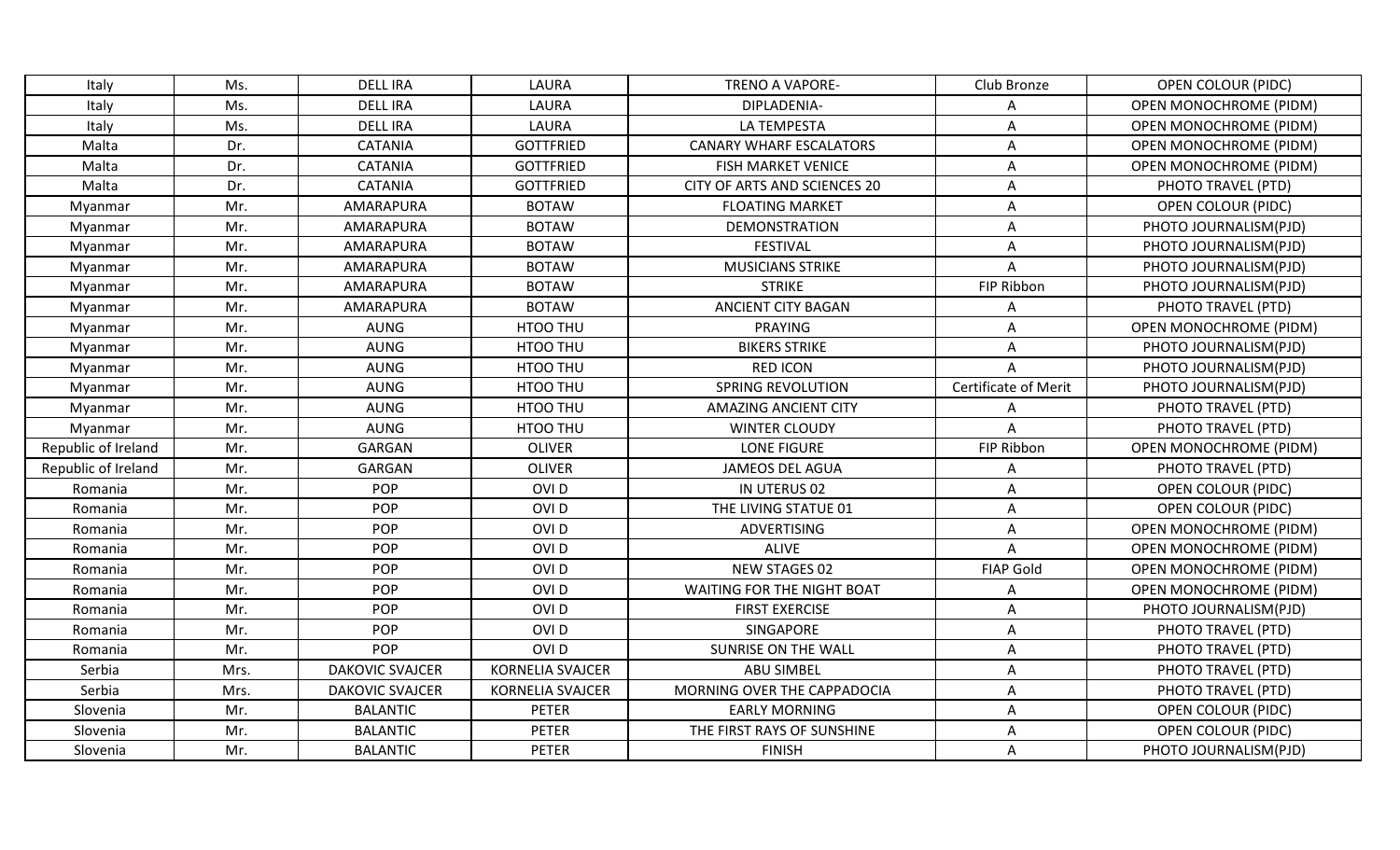| Slovenia     | Mr.  | <b>BALANTIC</b>   | <b>PETER</b>    | <b>AUTUMN MORNING</b>               | A                    | PHOTO TRAVEL (PTD)            |
|--------------|------|-------------------|-----------------|-------------------------------------|----------------------|-------------------------------|
| Slovenia     | Mr.  | <b>BOZNAR</b>     | <b>EMIL</b>     | <b>FROZEN IN TIME</b>               | Certificate of Merit | NATURE (ND)                   |
| Slovenia     | Mr.  | <b>BOZNAR</b>     | EMIL            | ON THE EDGE                         | Α                    | <b>OPEN COLOUR (PIDC)</b>     |
| Slovenia     | Mr.  | <b>BOZNAR</b>     | <b>EMIL</b>     | <b>CHURCH ON CLOUDS</b>             | A                    | <b>OPEN MONOCHROME (PIDM)</b> |
| Slovenia     | Mr.  | <b>BOZNAR</b>     | EMIL            | <b>HLEVNI</b>                       | Α                    | <b>OPEN MONOCHROME (PIDM)</b> |
| Slovenia     | Mr.  | <b>BOZNAR</b>     | <b>EMIL</b>     | <b>GULF</b>                         | Α                    | PHOTO TRAVEL (PTD)            |
| Slovenia     | Mr.  | <b>PODNAR</b>     | <b>JANEZ</b>    | <b>HEART OF VINEYARDS</b>           | A                    | <b>OPEN COLOUR (PIDC)</b>     |
| Slovenia     | Mr.  | <b>PODNAR</b>     | <b>JANEZ</b>    | LIVE OF NIGHT                       | Certificate of Merit | OPEN COLOUR (PIDC)            |
| Slovenia     | Mr.  | <b>PODNAR</b>     | JANEZ           | CASTELLUCCIO-UMBRIA                 | A                    | PHOTO TRAVEL (PTD)            |
| Slovenia     | Mr.  | <b>PODNAR</b>     | JANEZ           | <b>ISLAND BLED SLOVENIA</b>         | A                    | PHOTO TRAVEL (PTD)            |
| South Africa | Dr.  | <b>MARAIS</b>     | KOOS            | <b>LIONS</b>                        | Α                    | NATURE (ND)                   |
| South Africa | Dr.  | <b>MARAIS</b>     | KOOS            | <b>WINDHOEK</b>                     | Α                    | PHOTO TRAVEL (PTD)            |
| South Africa | Mr.  | <b>WILSON</b>     | <b>DAVID</b>    | PRAGUES CHARLES BRIDGE IN WINTER    | A                    | PHOTO TRAVEL (PTD)            |
| South Africa | Mr.  | <b>WILSON</b>     | <b>DAVID</b>    | <b>VENICE GRAND CANAL</b>           | Α                    | PHOTO TRAVEL (PTD)            |
| South Africa | Mrs. | <b>MEINTJES</b>   | <b>HEATHER</b>  | <b>CRUISE FUN</b>                   | Club Gold            | PHOTO TRAVEL (PTD)            |
| South Africa | Mrs. | <b>MEINTJES</b>   | <b>HEATHER</b>  | <b>SLEEPY SEALS</b>                 | Α                    | PHOTO TRAVEL (PTD)            |
| Spain        | Mr.  | SALINAS D ANGLADA | <b>JOAQUIN</b>  | ANABEL 10                           | A                    | <b>OPEN COLOUR (PIDC)</b>     |
| Spain        | Mr.  | SALINAS D ANGLADA | <b>JOAQUIN</b>  | IRINA <sub>3</sub>                  | Α                    | <b>OPEN COLOUR (PIDC)</b>     |
| Spain        | Mr.  | SALINAS D ANGLADA | <b>JOAQUIN</b>  | <b>PATRICIA</b>                     | Α                    | <b>OPEN COLOUR (PIDC)</b>     |
| Spain        | Mr.  | SALINAS D ANGLADA | <b>JOAQUIN</b>  | <b>EMOCIONES</b>                    | FIP Ribbon           | <b>OPEN MONOCHROME (PIDM)</b> |
| Spain        | Mr.  | SALINAS D ANGLADA | <b>JOAQUIN</b>  | PILAR <sub>7</sub>                  | Α                    | <b>OPEN MONOCHROME (PIDM)</b> |
| Spain        | Mr.  | SALINAS D ANGLADA | <b>JOAQUIN</b>  | <b>AMANECER ENTRE DOS LUCES</b>     | Α                    | PHOTO TRAVEL (PTD)            |
| Taiwan       | Mr.  | <b>CHANG</b>      | <b>CHUN JEN</b> | <b>CHUNJENCHANG MANGROVE FOREST</b> | Α                    | <b>OPEN MONOCHROME (PIDM)</b> |
| Taiwan       | Mr.  | <b>CHANG</b>      | <b>CHUN JEN</b> | CHUNJENCHANG MEALTIME               | Α                    | <b>OPEN MONOCHROME (PIDM)</b> |
| Turkey       | Mr.  | <b>TATLITURK</b>  | <b>YUSUF</b>    | <b>OZGURLUK</b>                     | Α                    | NATURE (ND)                   |
| Turkey       | Mr.  | <b>TATLITURK</b>  | <b>YUSUF</b>    | YETMISSEKIZ                         | Α                    | <b>OPEN COLOUR (PIDC)</b>     |
| <b>USA</b>   | Dr.  | HO                | <b>HUNG</b>     | <b>SPOKANE FIELDS</b>               | Α                    | <b>OPEN COLOUR (PIDC)</b>     |
| <b>USA</b>   | Dr.  | HO                | <b>HUNG</b>     | <b>PRECIEUX F</b>                   | A                    | <b>OPEN MONOCHROME (PIDM)</b> |
| <b>USA</b>   | Dr.  | HO                | <b>HUNG</b>     | <b>CHINA CRUISE</b>                 | Α                    | PHOTO TRAVEL (PTD)            |
| <b>USA</b>   | Mr.  | <b>FIELDS</b>     | <b>ROBERT</b>   | <b>BLM</b>                          | Α                    | PHOTO JOURNALISM(PJD)         |
| <b>USA</b>   | Mr.  | <b>NGO</b>        | HAI             | <b>BEARS FIGHTING FOR HOTSPOT</b>   | A                    | NATURE (ND)                   |
| <b>USA</b>   | Mr.  | <b>NGO</b>        | HAI             | HUGE AND FRESH LUNCH FOR OSPREY     | <b>FIAP Ribbon</b>   | NATURE (ND)                   |
| <b>USA</b>   | Mr.  | <b>NGO</b>        | HAI             | <b>OSPREY CATCH FISH OR</b>         | Α                    | NATURE (ND)                   |
| <b>USA</b>   | Mr.  | <b>NGO</b>        | HAI             | <b>CHEETA FAMILY</b>                | A                    | OPEN COLOUR (PIDC)            |